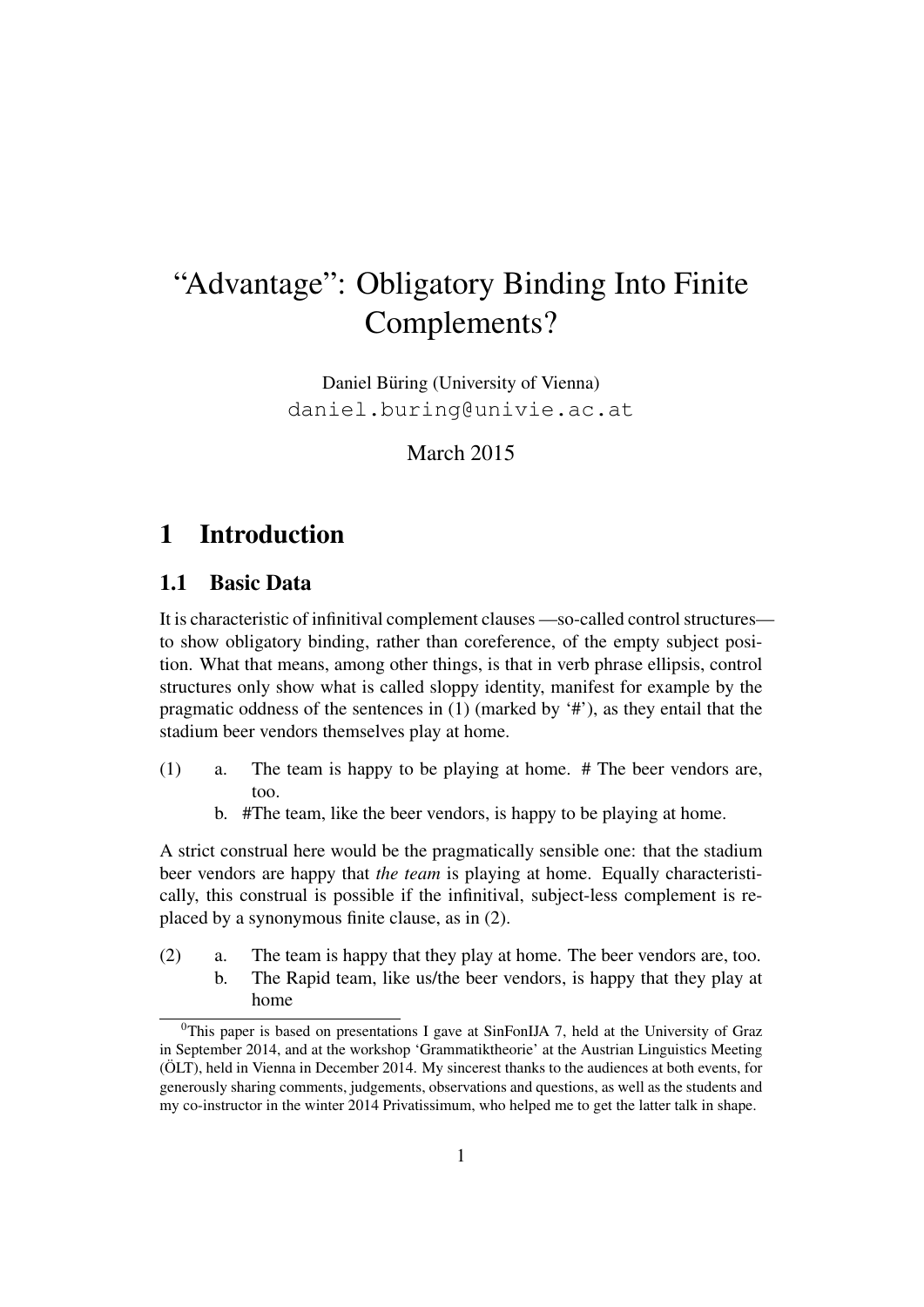This state of affairs is readily explained if one assumes that the infinitival complement clauses in (1) always denote a *property* (the property of playing at home), whereas the finite clauses in (2) may denote a proposition (that the team plays at home); assumptions which, in turn, seem reasonable, given that the property denoting clause lacks a(n overt) subject, whereas the proposition denoting one has the shape of a regular declarative clause. $<sup>1</sup>$ </sup>

The starting point for the present paper is the, I believe novel, observation that the complement clauses to the noun *advantage* only allow for a sloppy reading, whether infinite, (3) (as expected), *or finite*: (4)!

- (3) a. Rapid has the advantage to be playing/of playing at home. # The stadium beer vendors do, too.
	- b. #The Rapid team, like the stadium beer vendors, has the advantage of playing at home.
- (4) a. Rapid has the advantage that they play at home. # The stadium beer vendors do, too.
	- b. #The Rapid team, like the stadium beer vendors, has the advantage that they play at home.

Put differently, the subject pronouns in (4) behave like they are obligatorily bound (or 'controlled') by the matrix subject. This is entirely unexpected since pronouns generally have, as we saw in (2), the *option* of being interpreted as referential (rather than bound). There is, to the best of my knowledge, no such thing as obligatory control of an overt pronoun in English, nor, accordingly, a standard analytical mechanism for modelling it.

In this paper I will argue that, indeed, there is no need for a basic mechanism of obligatory control of a pronoun. Rather, the effect will be shown to result from the lexical semantics of the word *advantage* in combination with its syntactic environment in these examples.

Before proceeding I should point out that there are some arguable cases of obligatory *binding* of pronouns in English, namely resumptive pronouns, and pronouns in the embedded clauses of so-called copy raising constructions.<sup>2</sup> What I said above was that there are no cases of obligatory *control* of pronouns, by which

<sup>1</sup>Finite complements, too, *allow* for a sloppy reading, namely if the subject pronoun *they* is 're-bound' to the local subject in the ellipsis site. So strictly speaking, the finite clauses denote functions from variable assignments to propositions (and the infinitival ones functions, possibly constant ones, from variable assignments to properties).

<sup>&</sup>lt;sup>2</sup>See Asudeh (2002), Asudeh and Toivonen (2012), Landau (2011), Potsdam and Runner (2001), Rogers (1971, 1972, 1974), Sells (1984) a.o.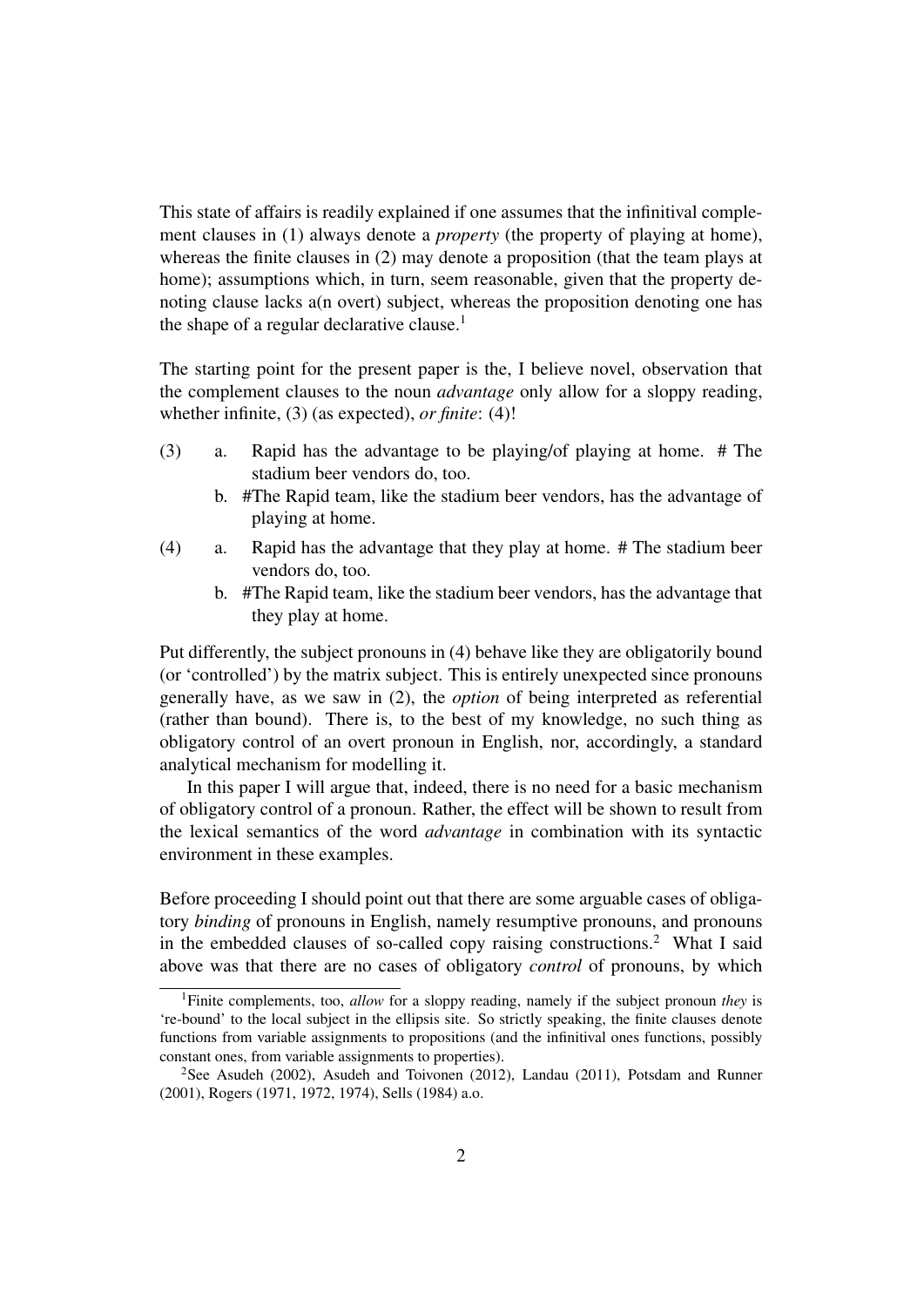I mean obligatory binding of pronouns *which bear a distinct thematic role from their binder*. As we will see in the remainder of this paper, there is plenty of evidence that the matrix subject bears its own thematic role, which I will call the KEY, in the matrix clause and is neither raised nor *wh*-moved from the embedded clause.

To give just two pieces of evidence here: the *advantage*-construction under investigation excludes idioms, (5-b), (arguing against copy raising); and the dependent pronoun in the embedded clause need not be in subject position, (6) (arguing against *wh*-movement —since the element in the matrix clearly bears the local subject case— as well as raising).

- (5) a. It is an advantage that the shit hasn't hit the fan yet.
	- b. \*The shit has the advantage that it hasn't hit the fan yet.
- (6) This mop has the advantage that even narrow corners can be reached with *its* elastic, pointy brush tips.

#### 1.2 The Dependency Requirement

On closer inspection it turns out that the obligatory sloppy identity observed in (4) is reducible to a more general property of the construction, which I will call the DEPENDENCY REQUIREMENT: Even without ellipsis or an *unlike. . .* phrase, the embedded clause needs to contain a dependent element, i.e. an element that is bound by something in the matrix clause (bindee marked by italics below).

- $(7)$  (Ms. Smith and Mr. Wörtlschläger, both residents of the US, are getting married; both decided to keep their maiden name.)
	- a. The bride will have the advantage that *her* married name will be 'Smith' (which people know how to pronounce).
	- b. The bride will have the advantage that people will know how to pronounce *her* married name.
	- c. #The bride will have the advantage that people know how to pronounce the name 'Smith'.
- (8) a. Venezuela has the advantage, that *it* has oil, the price of which is quite high.
	- b. Venezuela profits from the fact that oil prices are quite high.
	- c. #Venezuela has the advantage that oil prices are quite high.

In both cases the (b)-examples are there to convey a sense of what the (c)-examples *ought* to mean, were they acceptable (note that  $(8-b)$ , because it does not involve the word *advantage*, does not need to have a dependent element). In fact, we can even re-state these meanings in the form of (9) and (10).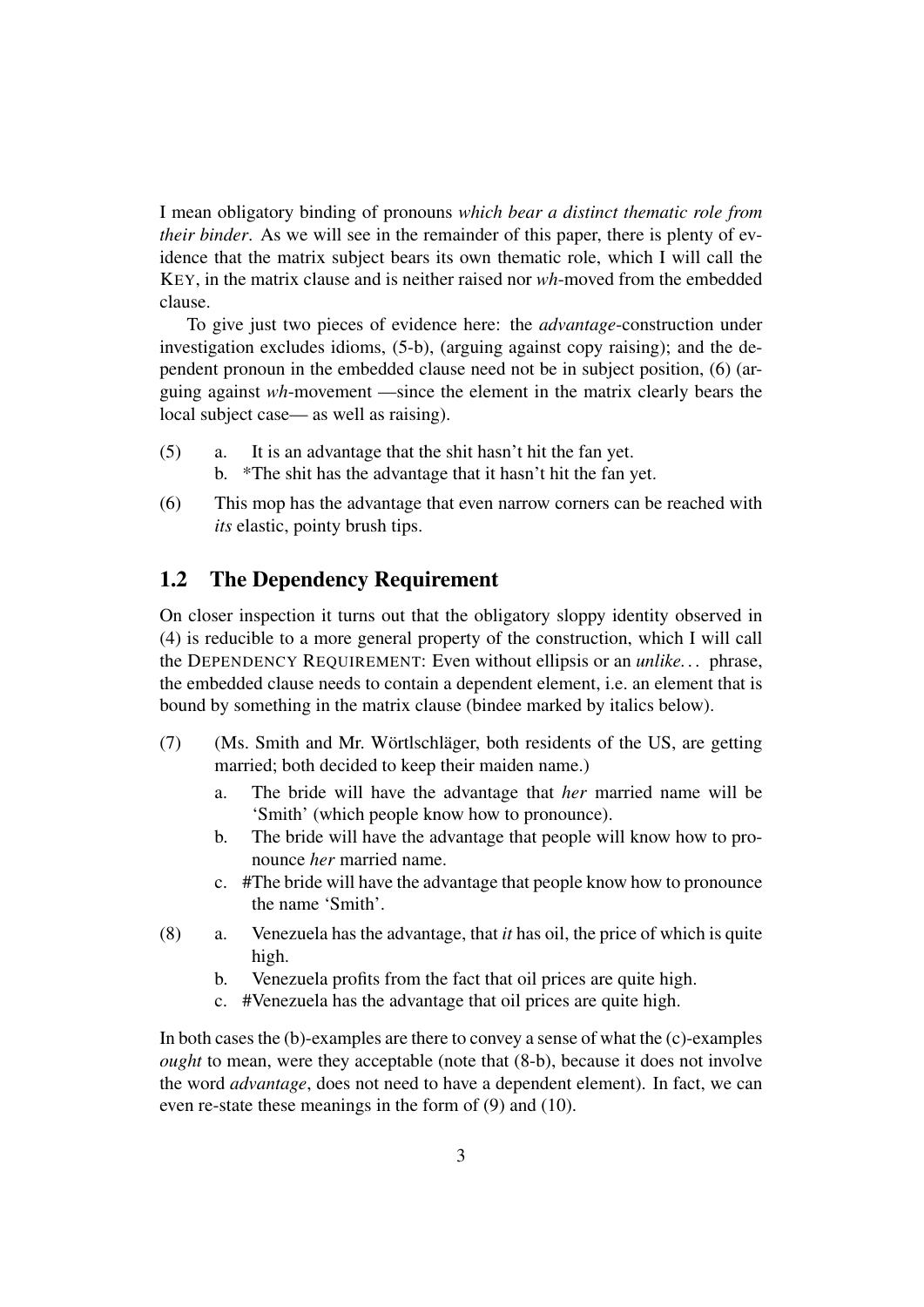- (9) It is/will be an advantage for the bride that people are able to pronounce the name Smith
- (10) It is an advantage for Venezuela that oil prices are quite high.

What (9) and (10) combined show, then, is that it is neither a direct consequence of the intended meanings, nor of the semantics of the word *advantage* in general that there has to be a dependent element in the embedded clause. The requirement applies to sentences of the form *X has the advantage that. . .* , or, as I will argue below, more generally sentences in which there is a syntactic *possessor* of the advantage.

Whatever the reasons for the Dependency Requirement, the facts in (4) are very plausibly reducible to it: If the required dependency happens to be between the matrix subject and the embedded subject pronoun, then any variation in the reference of the matrix subject —be it by VP ellipsis or an *unlike*-PP— will have the dependent pronoun co-vary. So, for example, the resolved ellipsis in (4-a), schematized in (11), will not meet the Dependency Requirement unless the pronoun *they* is 're-bound' to the matrix subject.

(11) . . . the stadium beer vendors do have the advantage that *they* play at home, too.

My main task in this paper, then, is to derive the Dependency Requirement, which will in turn entail obligatory sloppy ellipsis as a 'by-product'.

Before I proceed, it is worthwhile to point out some more properties of the phenomenon illustrated by the examples just discussed. First, the examples in (7) (and (6) before them) show that the dependent pronoun in the embedded clause need not be in subject position (unlike in control structures). Second, the dependent element need not be expressed by a(n overt) pronoun; (8-c) may be accepted if we imagine that, for example, it is good to pay a lot for oil, and Venezuela's advantage is that oil prices are high *there* (which is why we should go there). This kind of construal is easy to get in the pragmatically more plausible (12-a) (covert dependent included for perspicuity). That indeed the possibility of this construal hinges on a hidden dependent 'there' in the embedded clause is further evidenced by the unacceptability of (12-b), where such a construal is excluded again.

- (12) a. Venezuela has the advantage that oil prices are quite low  $\langle$ *there* $\rangle$ .
	- b. #Venezuela has the advantage that oil prices are quite low world wide.

Third an finally, (9) and (10), as said before, show that there is a role for the syntactic construction to play in this phenomenon. Not every use of the word *advantage* requires a dependent element in the embedded *that*-clause.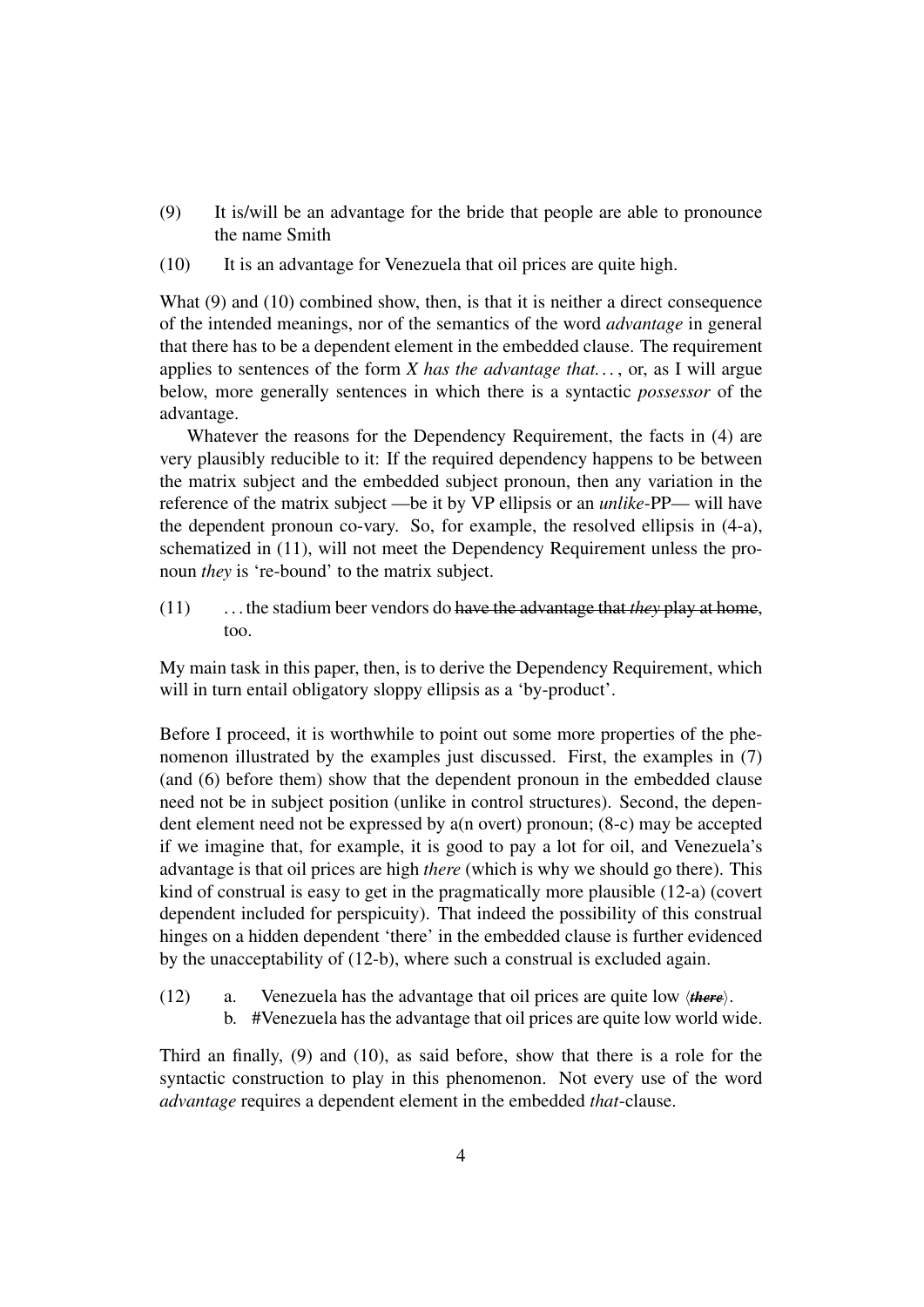# 2 Preview of the Analysis

The explanation for the dependency requirement I want to argue for hinges on the idea that *advantage* denotes an inherently comparative concept, and that as a consequence of that, its semantics involves two (or more) instances of evaluating the embedded clause, once as true and once as false.

(13) (Nora, daughter of famous musician Ravi, hopes to land a record contract.)

Nora has the advantage that her father is a world-famous recording artist.

- a. it is/would be advantageous (for Nora) to have a world-famous recording artist father
- b. her father is a famous recording artist
- c. other aspiring artists' fathers are not famous recording artists

The 'other aspiring artists' mentioned in clause (13-c) are, of course, the people that Nora has the advantage over; (13-c) says how: what constitutes Nora's advantage does not hold for them.

Consider now what happens if the embedded clause expressed what would appear to be the same thought, but without a dependent element.

- (14) Nora has the advantage that Ravi Shankar is a world-famous recording artist.
	- a. it is/would be advantageous (for Nora) that Ravi Shankar is a famous recording artist
	- b. Ravi Shankar is a famous recording artist
	- c. Ravi Shankar is not a famous recording artist

Like (13-c), (14-c) should say what is true (and advantageous) in Nora's case, but not other people's. But evidently, this yields a contradiction here, since it is the same proposition in both cases. The dependent element in (13) comes to the rescue: the true proposition in (13-b) and the false proposition in (13-c) are not the same. I will now spell this out further.

# 3 Advantageous Semantics

Part of the difficulty of disentangling the semantics of the constructions discussed here is that *advantage* allows for a plethora of thematic dependents, which can at time be hard to keep apart. I will therefore do my best to introduce them in the most reader-friendly order, and omit those that seem irrelevant for the analysis at hand.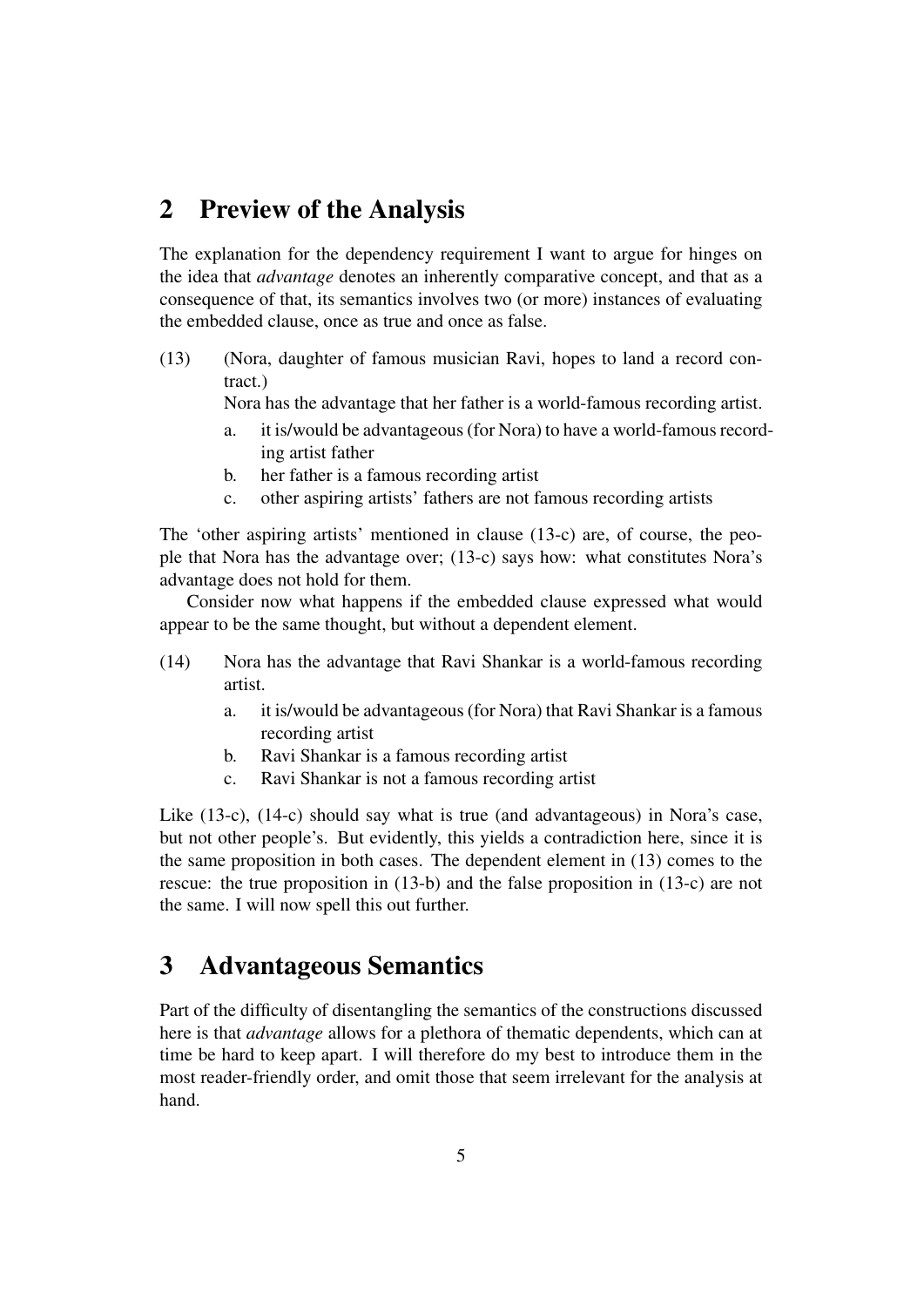#### 3.1 Basic Two-Place Advantage

What I would argue to be the semantically basic case of *advantage* is illustrated in (15) and (16) (examples in quotes are found in the British National Corpus or on the WorldWideWeb using Google).

- (15) "Fulham manager Felix Magath has admitted that it is an advantage for his side that Saturday's opponents Chelsea travelled to Istanbul on Wednesday in the Champions League."
- (16) "It is an added advantage for Bhutanese that Australia is an English speaking country."

In both of these examples, the DP introduced by *for* denotes what I will call the BENEFICIARY, while the *that*-clause denotes the CONTENT of the advantage. Note that neither example involves a dependent element in the Content clause (which is fine, because they are not of the form *have the advantage that. . .*).

I approximate the meaning of the word *advantage* in these examples in (17).

- (17) SEMANTICS OF ADVANTAGE, PRELIMINARY VERSION proposition *cont* is an advantage for individual *ben* in world  $w$  if
	- a. ben's interests in w are better served if  $cont$  than if not  $cont$ , and
	- b. *cont* is true in  $w$

Clause (17-a) can be spelled out more precisely given standard modal semantics (e.g. Kratzer, 1981), for example as in (18).

(18) (17-a) made more precise:

... if, for every w-closest world  $w^{-cont} \in W \setminus cont$  (i.e. in which cont is false), there is a world  $w^{+cont} \in cont$  (in which cont is true), s.t.  $w^{+cont}$ meets strictly more of ben's desires than  $w^{-cont}$ .

- a.  $w_1$  meets more of *ben*'s desires in w than  $w_2$  if, given a set  $BUL_w(ben)$ of desires, i.e. propositions which  $ben$  wants in  $w$  to be true, whichever desires  $\in BUL_w(ben)$  are true in  $w_2$  are true in  $w_1$ , but not *vice versa*
- b. among a set of worlds  $W, w_1 \in W$  is closer to w than  $w_2 \in W$  iff every fact that is true in  $w$  and  $w_2$  is also true in  $w_1$ , but not *vice versa*
- c.  $w_1$  is among the w-closest worlds in W if there is no  $w_2 \in W$  which is closer to w than  $w_1$

The syntax of examples like (15) and (16) is an equative with the *that*-clause as its subject and *an advantage for. . .* as its predicate. Its logical form I assume to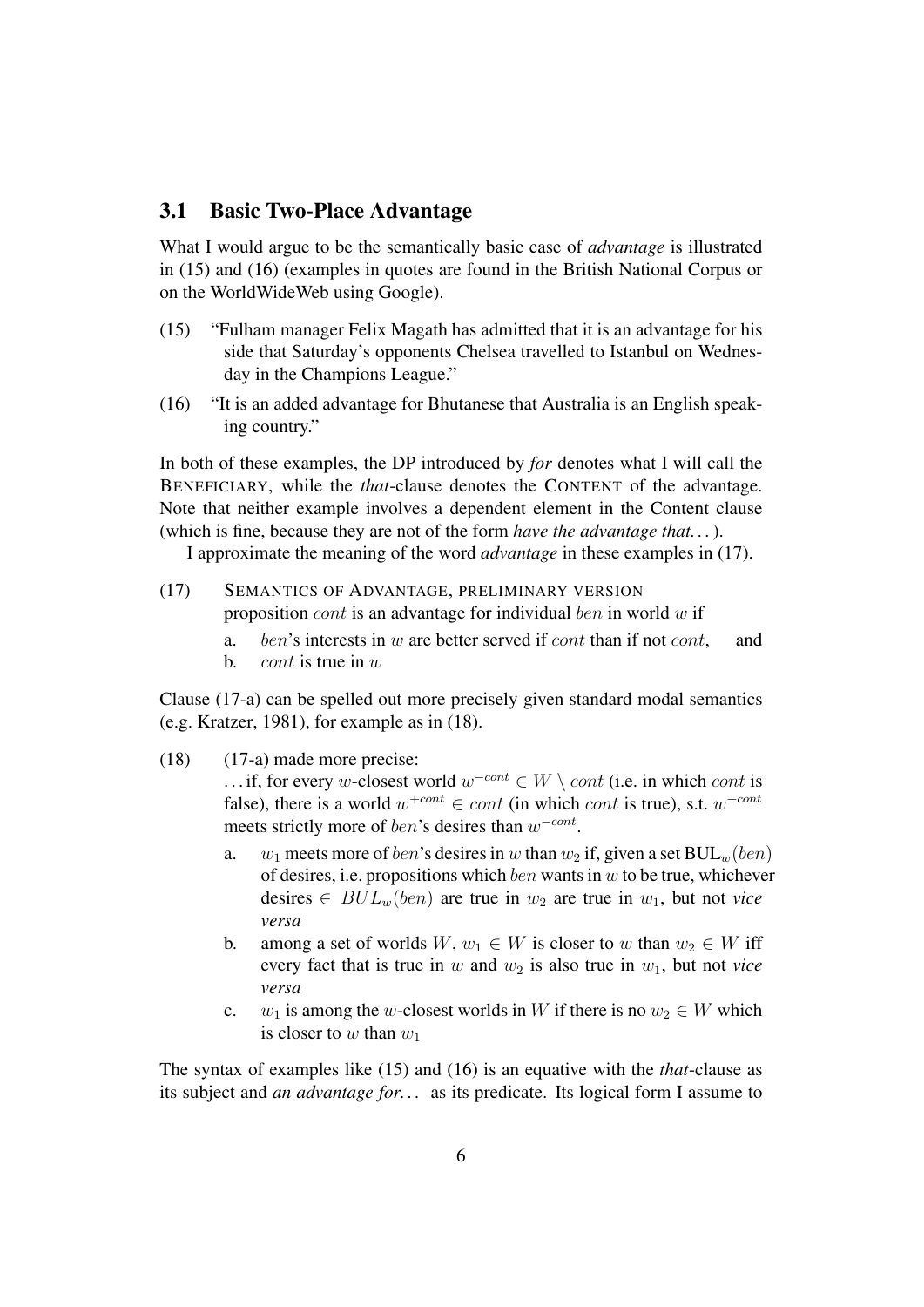be along the line of (19):

(19) there is a proposition *p*, which is an advantage for 
$$
\left\{\begin{array}{c}\text{the Bhutanes} \\ \text{Magath's side} \\ \text{and } p \text{ equals } \left\{\begin{array}{c}\text{that Chelsea travelled to Istanbul last Wednesday} \\ \text{that Australia is an English speaking country}\end{array}\right\}
$$

#### 3.1.1 Apparent One-Place Advantage

In case the Beneficiary is not syntactically expressed (by a *for*-PP), it is understood to be 'people in general'.

(20) "It is an advantage that the continuing education programme is a qualifying programme."

Accordingly, the meaning of (20) is in essence: there is a proposition  $p$ , and everyone would prefer  $p$  being the case over  $p$  not being the case,  $p$  is in fact the case, and  $p$  is that the continuing education programme is a qualifying programme.

#### 3.1.2 Infinitival-Complements

Similarly unspectacular is what happens when *advantage* is combined with an infinitival clause: the subject of the infinitival clause is assumed to depend on, or co-vary with, the Beneficiary of *advantage*:

- (21) a. "It is an advantage for a migratory eel to have a wide tolerance range." '. . . that *the migratory eel* has a wide tolerance range'
	- b. "When asked whether it is an advantage for the president to conclude his or her mandate while still in a productive age, Kwasniewski replied..."

'. . . that *the president* conclude. . . '

(22) advantage for x to  $Q \equiv$  advantage for x that x Q

Where there is an infinitival clause and no Beneficiary, a general 'advantage property' results:

- (23) a. "Yes, it is an advantage to be a lefty, but perhaps it is not as great of an advantage as we thought."
	- b. "This essentially reduces the question to whether it is an advantage to be serving in the first game of the first set."
- (24) advantage to  $Q \equiv$  advantage for people x in general that x Q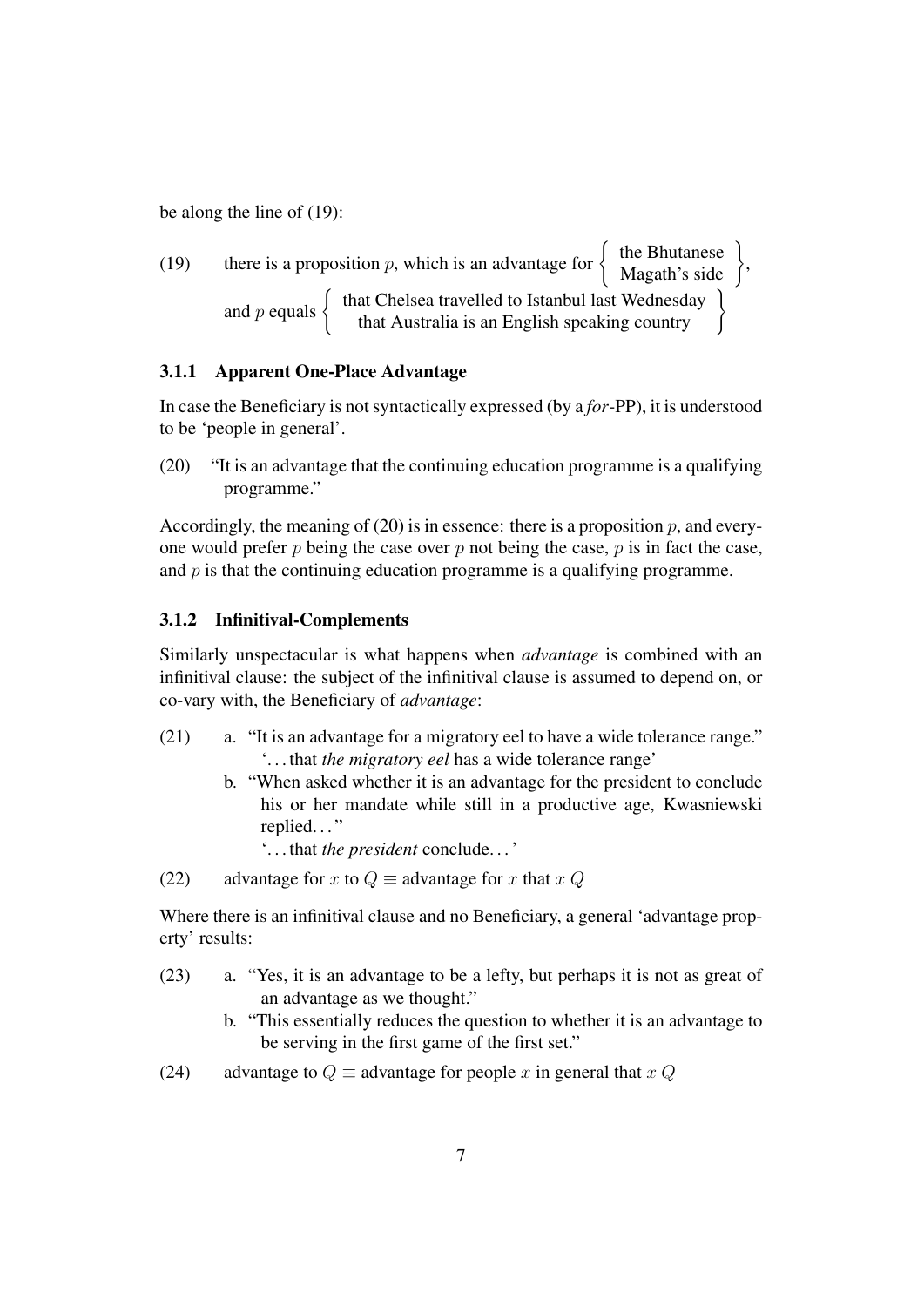Note that with infinitival complements, the factive entailment of *advantage* disappears. While (20) entails that the continuing education program is a qualifying program, (23-a), while entailing that anyone would profit from being left-handed, does not entail that everyone *is* in fact left-handed. However, the Reality check in (17-b) wrongly predicts just that. I will return to this in 4.2, where I discuss independent reasons to weaken the Reality Check so that it no longer entails the truth of cont in general. The truth entailment (or presupposition) of the finite cases then will be derived from independent factors.

#### 3.2 The Key

We now turn to a third argument of *advantage*, which will turn out be crucial to the analysis to be proposed, and which I will call the KEY. In  $(25-a)$  and  $(25-b)$ the Key is expressed by the DP in the *of*-PPs (underlined).

- (25) a. It is an advantage of X-Trak that it will be completely mobile on Smartphones. (So get X-Trak rather than Y-Trak!)
	- b. It is an advantage of Smartphones and Smart Tablets that X-Trak will be completely mobile on them. (So get a Smart Tablet, rather than a Very Stupid Tablet!)

Note first that it is obligatory for the Key in the embedding clause to have a covarying element in the embedded clause (*it* and *them*, respectively). Furthermore, a discernible meaning difference correlates with the choice of Key, which I tried to bring out more clearly in the parenthesized continuations in (25). (25-a) compares the suitability of X-Trak for our purposes to that of other programs (and presupposes that it is advantageous for any program to be completely mobile on Smartphones); (25-b), on the other hand, compares the suitability of different devices for our purposes (and presupposes that we should have a device on which X-Trak is completely mobile). The Key-less variant in (26) is neutral in this regard.

(26) "It is an advantage that X-Trak will. . . be completely mobile on Smartphones and Smart Tablets."

Indeed, many types of advantages work plausibly with one key, but not another (as well as without any).

- (27) It is an advantage that the liver can easily absorb this drug. *neutral*
	- a. It is an advantage of this drug that the liver can easily absorb it.
	- b. #It is an advantage of the liver that it can easily absorb this drug.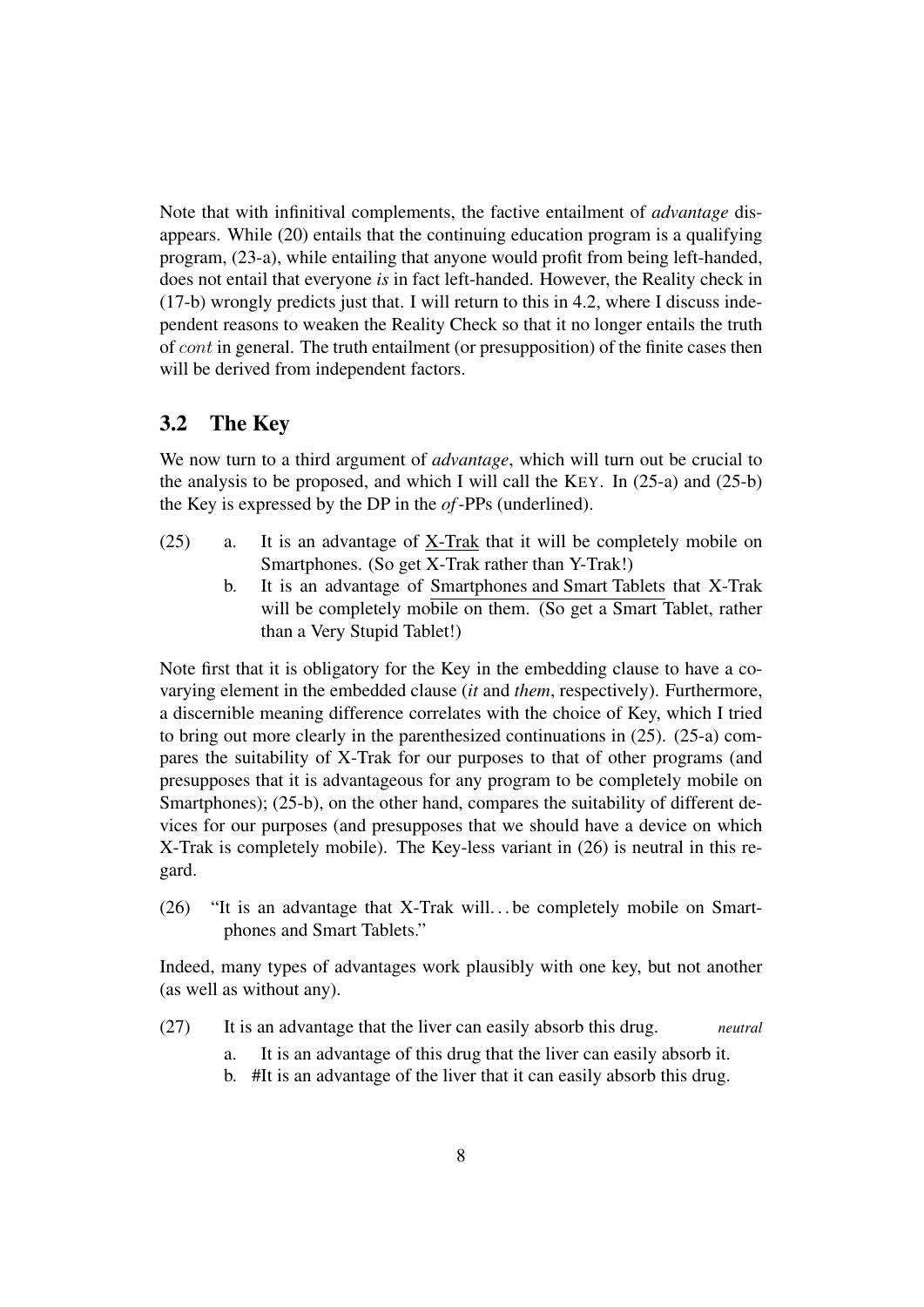(27-a) compares the suitability of this drug to that of other drugs —quite plausibly. (27-b) would compare the suitability of the liver to that of other organs, presupposing that it is an advantage for every organ if it can absorb this particular drug. This seems so implausible as to render (27-b) bizarre.<sup>3</sup>

The comparative nature of the Key will be central to its semantic modelling. I propose that the presence of a Key k always entails the semantic presence of (contextually identifiable) ALTERNATIVE KEYS —those over which  $k$  has the advantage that cont. The content cont is an advantage of k over the Alternative Keys  $ak_1, ak_2$  etc. if cont would be an advantage with any  $k, ak_1, ak_2$ , but cont in fact only holds with  $k$ . More formally, I revise and expand the earlier (17) to (28).

- (28) SEMANTICS OF ADVANTAGE (REVISED, YET NON-FINAL) cont is an advantage for individual x in world w under key  $k$  if for all  $key \in \{ak_1, ak_2, \ldots\} \cup \{k\}$ 
	- a. x's interests in w are better served if  $cont \oplus key$  than if not  $cont \oplus$ key, and
	- b. cont  $\oplus$  key is true in  $w \leftrightarrow \text{key} = k$

This definition is applied to (27-a) in (29); to keep things simple, I have included a Beneficiary here as well ('@' here and henceforth stands for the evaluation world ('the real world') of the embedding clause).

- (29) It is an advantage of this drug for Kim that the liver can easily absorb it. for all  $key \in \{thisdrug, that drug\}$ 
	- a. Kim's  $@$ -profits if  $key$  is easily absorbed by the liver and
	- b.  $key$  is indeed easily absorbed by the liver if and only if  $key$ =thisdrug

From (29) it follows that only this drug is in fact easily absorbed by the liver, but that both this drug and that drug are/would be better (for Kim) if they are/were easily absorbed by the liver (than if not).

To keep things manageable throughout the rest of this paper, I will henceforth use the shorthand 'x w-profits if p' for 'x's interests in w are better served if p than if not  $p'$  (or the more precise rendering given underneath (17-b)). (28-a)/(29-a) will henceforth simply be referred to as the ADVANTAGE CLAIM, and (28-b)/(29-b) the REALITY CHECK.

<sup>&</sup>lt;sup>3</sup>Though one could imagine, for example, a scenario in which a patient needs an injection of a particular drug, which could be injected into the liver, or into the kidneys. This would fit the bill for making the meaning of (27-b) suitable.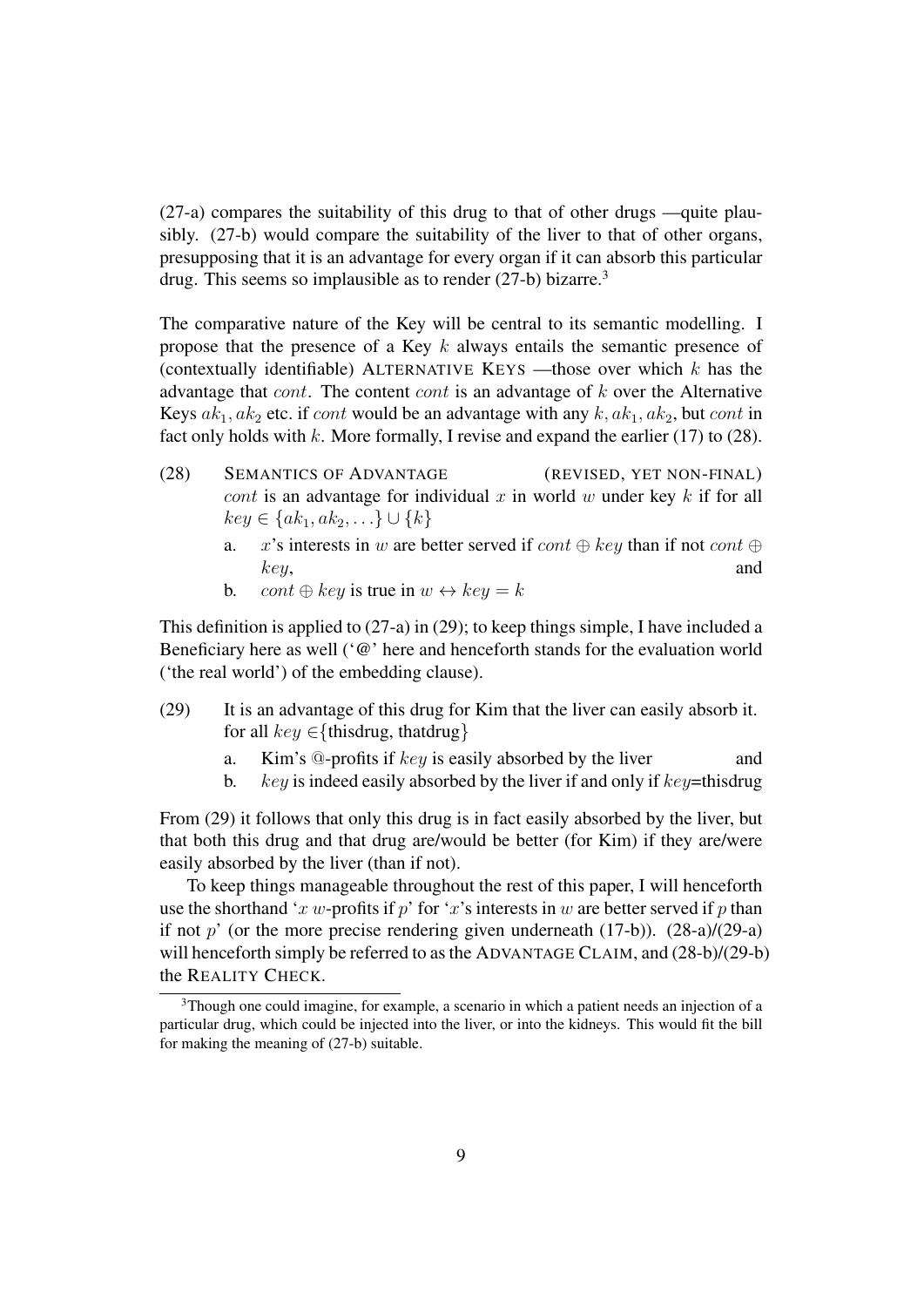The  $\oplus$  sign in (28) corresponds to the word 'with' in the prose above (28). Semantically, cont can just be thought of as a property, and cont $\oplus$ key or 'cont with key' as, 'cont applies to key', 'cont holds of key' or simply cont(key).

In reality, however, *cont*, being the meaning of a finite clause, must be a function from assignments to propositions, and  $cont ⊕ key$  abbreviates  $\lambda w cont(q[i \rightarrow$  $key()(w)$  for some index i (g being the assignment relative to which *advantage...* is evaluated). $4$  That way, any element in the complement clause that contributes cont can bear the index  $i$  and hence be 'bound' by  $key$ .

The identification of the set of Alternative Keys is, as I said before, a pragmatic one; it follows from (28), however, that *cont*, the Content, must not be true with (of) any alternative key (unless that alternative key happens to be the Key); otherwise (28-b) — ' $p \oplus ak$  is true  $\leftrightarrow ak = k$ '— is false, and so is the entire sentence.

The empirical predictions of that can be illustrated as follows: if a sales person and a customer are standing in front of a wall of electric guitars, the sales person could felicitously utter (30).

(30) These guitars have the advantage that they can be easily amplified, or played with headphones.

Here the Alternative Keys could be the acoustic guitars, of which one may wish that they be equally easily amplifiable and could be played with headphones, but they cannot. If, however, the salesperson were to point at five out of the dozens of electrics while saying (30), this would be odd, since pragmatically, the other electric guitars would be strongly suggested to be Alternative Keys, but since they, too, are easily amplified etc., they cannot be Alternative Keys if the sentence is to be true, by the semantics in (28).

More generally, (28) entails that for an utterance like (30) to be felicitous, some Alternative Key must exist with which cont does not hold, and at least strongly implies that those alternative keys can be identified by the addressee, and that contextually obvious candidates are among them.

Given all of this, it is now clear why the embedded clause with *X has the advantage that...* has to be evaluated twice, and with different resulting truth values: if the embedded clause is equally true with two different keys, the sentence is false by (28-b). We have thus derived that there must be a dependent element in the clause that *advantage* embeds, *whenever there is a Key*.

<sup>&</sup>lt;sup>4</sup>How to do this in the compositional semantics is not a question crucial to this paper. For concreteness, we can define a variable binder prefix  $v$  s.t.  $[\![v_i\;\alpha]\!] \models_{def} \lambda x . [[\alpha]]^{g[i} \to x]$  to be adjoined between *advantage* and its complement.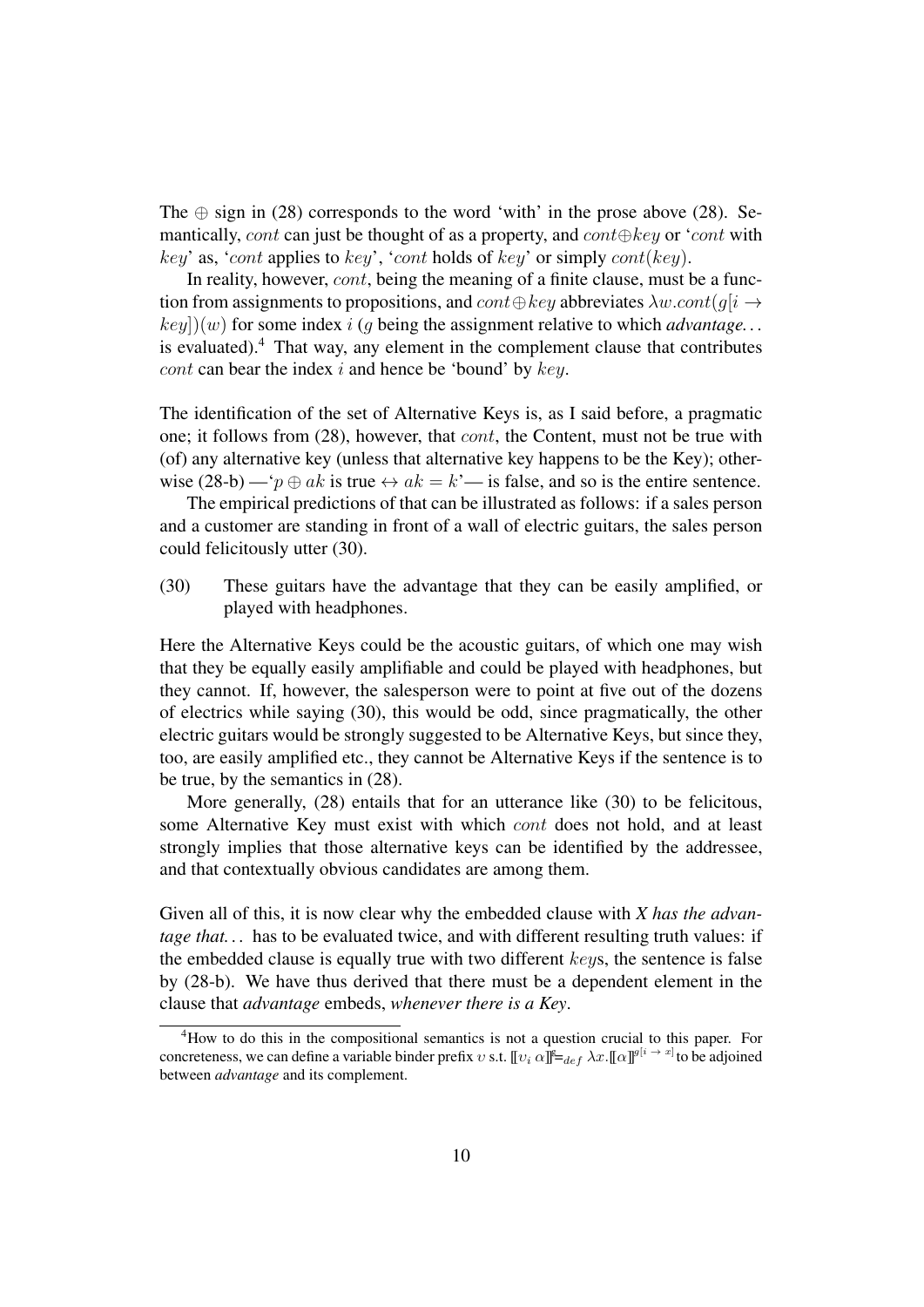My empirical diagnosis is that any form of grammatical possessor is interpreted as a semantic Key, and hence triggers the dependency requirement. This includes the complement of (DP-internal) *of* , prenominal genitives, and the subject of *have*.

- (31) a. *This method* has the advantage that. . .
	- b. It is *this method's* advantage that. . .
	- c. It is an advantage of *this method* that. . .

The constructions in (32), on the other hand, do not involve a possessor, and hence no (overt, see below) Key:

- (32) a. It is an advantage that *this method* . . .
	- b. The advantage that *this method* is cheap is outweighed by the risks it involves.

We have seen in (9) and (10) above already that examples with an indefinite article of the form (32-a) do not show the Dependency Requirement; (32-b) moreover shows that even cases with a definite article may occur without a dependent element, provided they do not involve a possessor/Key. Conversely, case (31-c), illustrated in (33-a), shows that the dependency requirement can also occur with indefinite *an advantage*. (33-b), finally, illustrates case (31-b).

- (33) a. It is an advantage of this door that my cats cannot open it.
	- b. This door's main advantage is that my cats cannot open it.

#### 3.3 Bound Keys

One of the things that obscures the relevance of the Key for understanding the semantics of *advantage* is that the Key, may, but need not, be identical to the Beneficiary. While in (34-a), for example, the Beneficiary is implicit ('for anyone/for the club/for the fans'), *our players* in (34-b) is both the Key *and* the Beneficiary.

- (34) a. The new stadium has the advantage that it holds more people.
	- b. Our players have the advantage that they play at home.

(35) 'syntacticizes' this analysis of (34-b): the possessor subject of *have (the advantage)* is simultaneously interpreted as the Key and the Beneficiary; the capital J index on the pronoun informally indicates that *they* is not bound by the Key (that would give us a 'strict' reading) but by the key variable introduced by the semantics of *advantage*. The resulting interpretation is paraphrased in (36).

(35) [our players], have [the advantage (for)  $proj_0$  (of)  $proj_1$  (among {pro<sub>i</sub>, the other team's players}) = they<sub>J</sub> play at home ]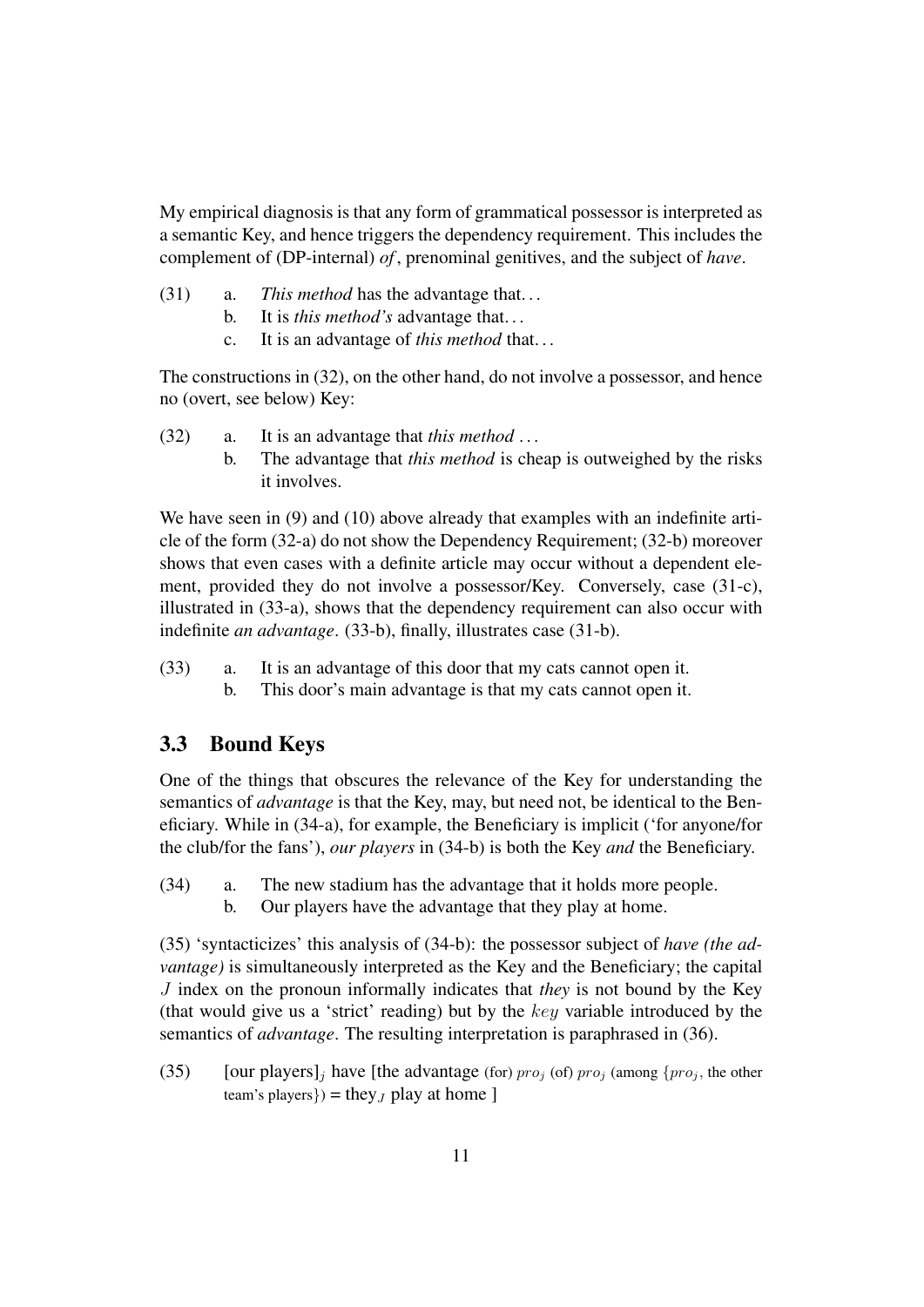(36) for both our players and the other team's players, it is/would be an advantage for *them* if *they* played at home, and *they* in fact play at home if and only if *they* = our players

While I do not claim that (35) is the actual syntactic structure of (34-b), it does embody two more claims I would defend. First, that the Content (i.e. the *that*clause) in (34-b) semantically functions like a non-restrictive relative: *advantage that they play at home* denotes the singleton set containing that cont which is an advantage for our players and is identical to 'that [insert team name here]'s players play at home'; this is the reason we can only get *advantage that. . .* with a definite article.<sup>5</sup> Second that the *of*-PP is in some sense 'lower' than the *for*-PP, and therefore the DP following *of* cannot 'co-bind', as it were, the Beneficiary. Thus while (37-a), like (34-b), can be interpreted with *our team* as Key and Beneficiary, (37-b) can, I believe, only be understood to have *our team* be the Key to an advantage for someone else (e.g. us fans).

- (37) a. Our team's advantage that they play at home (should not make them feel too secure).
	- b. The advantage of our team that they play at home (should not...).

This concludes my analysis of the Dependency Requirement with constructions of the form X *has the advantage that. . .* . However, more can be said about the semantics of *(have the) advantage*, which sheds light on some apparent counterexamples as well as, perhaps, the Key-less cases.

# 4 Propositional Keys

#### 4.1 Basics

It is possible to have the Key expressed by a second *that*-clause, as in (38).

- (38) a. "The fact that the transmitter is only active for part of the time has the advantage that the drain on the battery of the mobile station is not as great as if the transmitter was radiating a signal continuously."
	- b. ". . . that the current trial is not randomized has the major advantage that you are guaranteed to get the treatment if you enroll."

 $5$ Note that I am only talking about the DP internal clauses like in  $(34-b)$  here. In cases like (31-c), (32-a) and (33-a) the *that* clause is not internal to DP, but the subject of an equative.

Infinitival clauses under *the advantage* as in (3) on the other hand, too, function like nonrestrictive relatives: *the advantage to be playing at home* is the advantage which is: that one plays at home.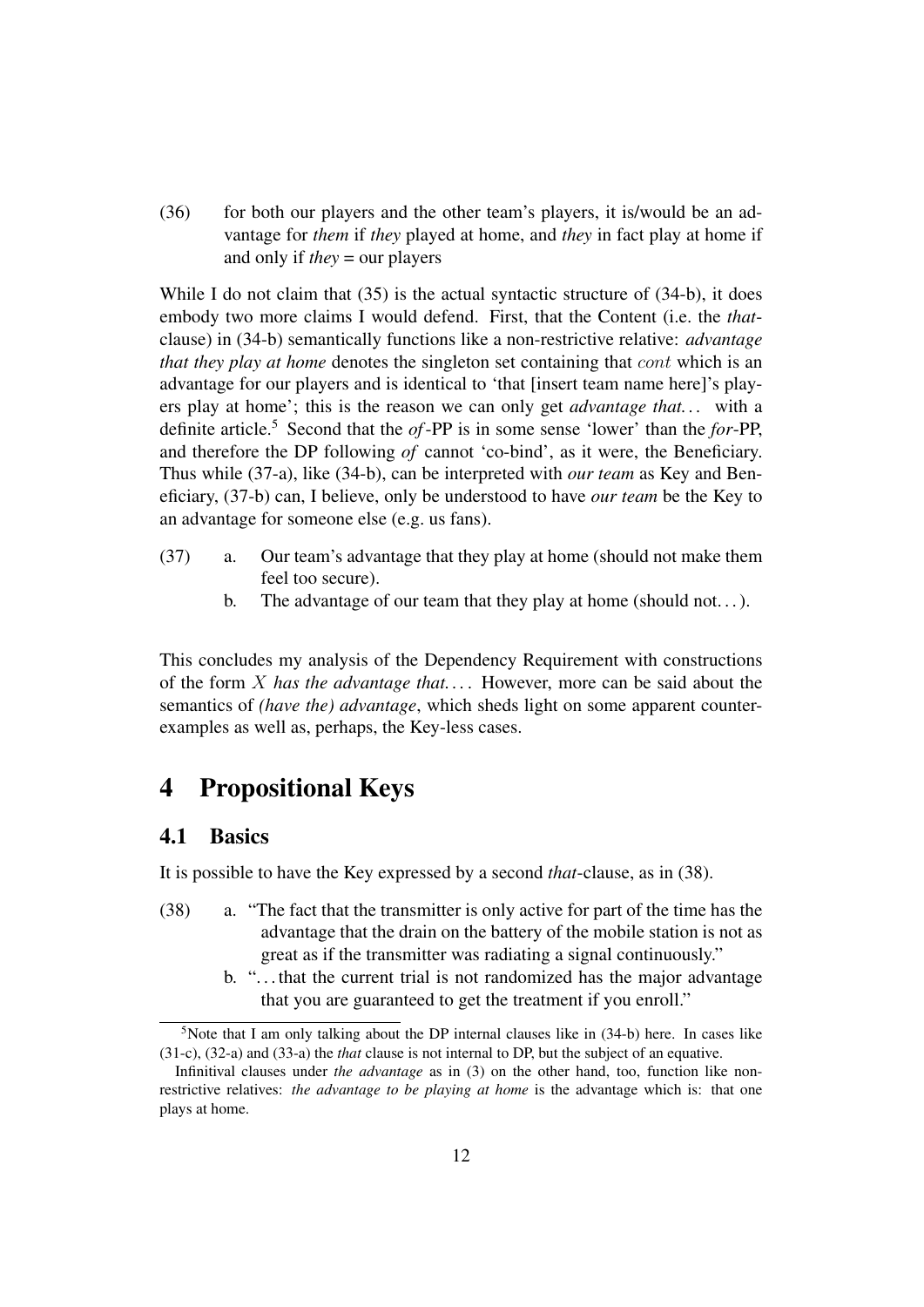c. ". . . that the charge socket is identical to the car standard has the advantage that the *C* evolution can be charged at charge stations."

In favor of the claim that the subject clauses here are Keys, note that, for example, (38-c) can be paraphrased as in (39-a) or (39-b).

- (39) a. the/an advantage of the fact that the charge socket is identical to the car standard is that the C evolution can be charged at charge stations
	- b. the/an advantage of having a charge socket that is identical to the car standard is that the C evolution can be charged at charge stations

On the face of it, there does not seem to be a dependent element in the Content (the second *that*-clause) in (38). A closer reflection on the meaning of these, however, suggests an analysis that is in keeping with our assumptions so far. I will illustrate this using an abbreviated version of the last example:

(40) That the socket is standard size has the advantage that the device can be charged in the car.

> for any  $key \in \{$ the socket is standard size, the socket is bigger than standard size}, it holds that

- a. one/the customer @-profits if the device can be charged in the carsocket
- b. in the  $\omega$ -closest worlds w in which key is true, the device can be charged in the car in  $w \leftrightarrow (key=$ that the socket is standard size)

The crucial change here, marked by boldface, is that the Reality Check clause —'Content is true iff key=Key'— is embedded in a (counter-factual) conditional involving the Propositional Key and its alternatives: 'if key is/were true, Content would be true if and only if  $key = Key^2$ .

As is standard, the  $@$ -closest key-worlds are those worlds w in which key is true for which there are no  $w'$  in which  $key$  is true as well, but in which a proper superset of the propositions that are true in both  $\omega$  and  $w$  are true.

If key is the true proposition 'that the socket is standard size', the  $@$ -closest worlds in which that holds is  $\omega$  itself, and so, since  $key=Key$ , the Content must hold in  $\omega$ . If key is the false proposition 'that the socket is bigger than standard size', we go to the @-closest worlds in which the car socket *is* bigger than the standard, and in those worlds, Content must be false (since  $key \neq \text{Key}$ ). So effectively, this says 'if the socket were bigger than the standard size, it would not be possible to charge the device in the car'.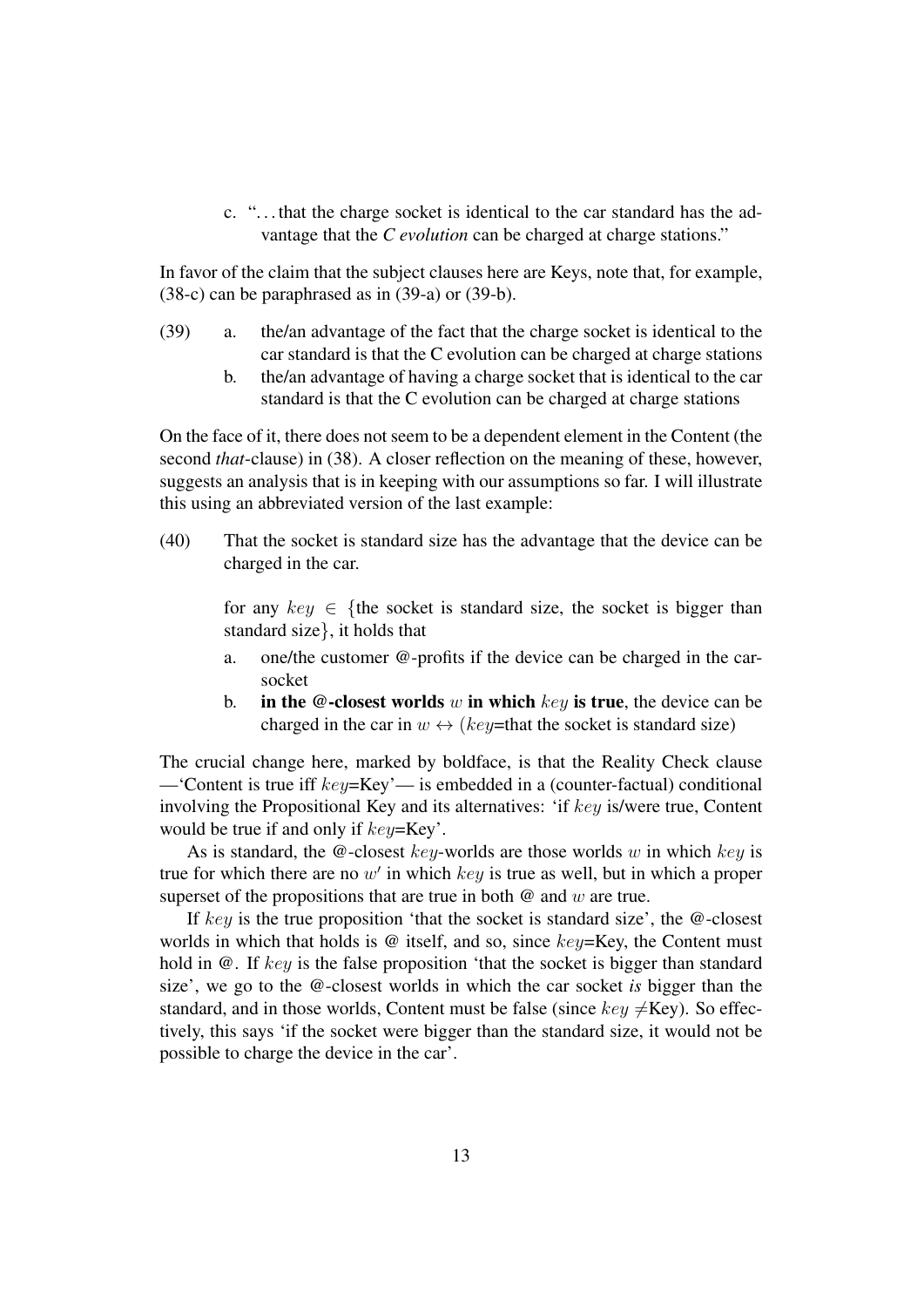This revision raises some questions regarding cases analyzed earlier in this paper. In particular, it no longer follows from (40-b) that the Key actually makes the Content true. Before I come back to those, though, I want to complete the exposition of the intensional semantics of *advantage*.

#### 4.2 When Advantages Vary

A Propositional Key does more than just conditionalize the Reality Check. To appreciate this, consider the constructed example in (41).

(41) That the mast is made of aluminum has the added advantage that that is compliant with the regulations of the Helgoland cup.

Suppose the mast could be made of aluminum or of carbon, the latter of which, however, is strictly forbidden in the Helgoland regatta. According to the semantics given so far, (41) should, among other things, entail the following:

- (42) a. we/one @-profits if the mast being made of aluminum is compliant with the regulations of the Helgoland cup
	- b. we/one @-profits if the mast being made of carbon is compliant with the regulations of the Helgoland cup

But in fact we have absolutely no interest in carbon masts being allowed at the Helgoland cup, especially not in the real world, in which we have an aluminum mast. What serves, or would serve, our interests is that the Helgoland cup allows for *whatever kind of mast we have*. In other words, instead of (42), we want to have (43):

- (43) a. *in worlds w in which our mast is made of aluminum* we/one w-profits if the mast being made of aluminum is compliant with the regulations of the Helgoland cup
	- b. *in worlds* w∗ *in which our mast is made of carbon* we/one w∗-profits if the mast being made of carbon is compliant with the regulations of the Helgoland cup

In other words, the Propositional Key should also influence the buletic or otherwise preferential background for the preference relation referenced in the semantics of *advantage*. (44) spells this out in a little more detail.

(44) a. for all  $\omega$ -closest aluminum-mast-worlds w, we w-profit if the mast being made of aluminum complies with Helgoland cup regulations, and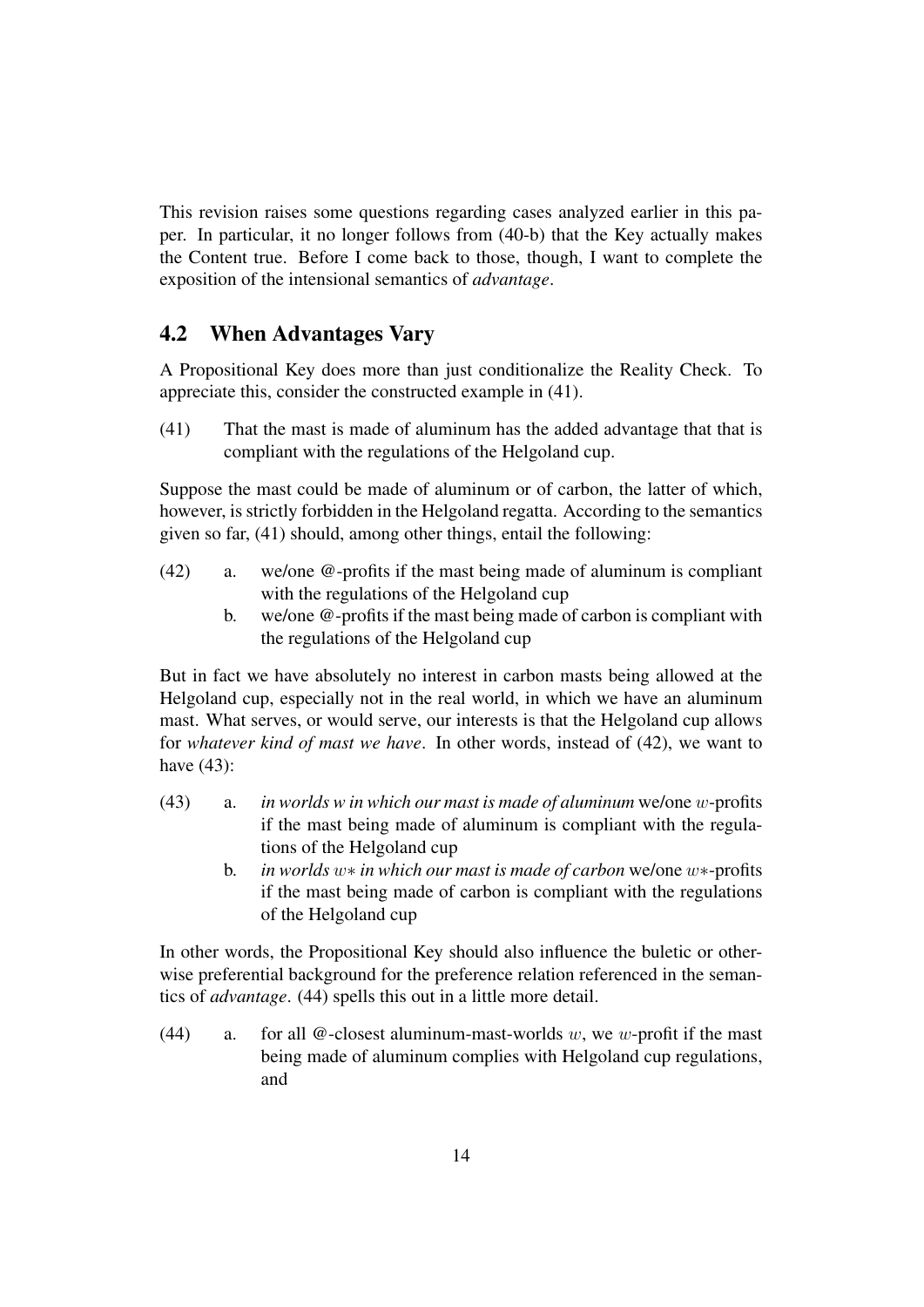b. for all @-closest carbon-mast-worlds w∗, we w∗-profit if the mast being made of carbon complies with the Helgoland cup regulations

The Reality-check clause then works as before:

- (45) a. if the mast is made of aluminum then the aluminum mast complies with cup regulations iff 'that the mast is made of aluminum'='that the mast is made of aluminum', and
	- b. if the mast were made of carbon then the carbon mast would comply with cup regulations iff 'that the mast is made of carbon'='that the mast is made of aluminum'

After a little disentangling, this turn out to say that a mast made of aluminum complies with regulations, while a mast made of carbon would not.

In fact, strictly speaking it says that the aluminum mast *does or would* comply with regulations. If in the actual world we had a wooden mast, this would still be true as long as aluminum masts are allowed and carbon masts are not. That is to say, due to the potentially counter-factual conditional in the Reality-Check, we lost the truth entailment for the Content. This seems to me undesired for (41), which does entail that aluminum masts are permitted.

As a matter of fact, (41) entails something else, too, namely that the mast *is* in fact made of aluminum; and given that, it follows that aluminum masts are permitted (since the @-closest world in which the mast is made of aluminum then is @).

Why is the Key-proposition presupposed in this construction? Because, I assume, finite subject-clauses with correlate *it* are factive as a matter of grammar (see e.g. Kallulli, 2010). This also has the welcome result that variants with an infinitival subject clause like (21), (23) do not entail the truth of that clause, as observed above. For a minimal pair, (46) expresses that anyone would profit from being eligible for the Helgoland cup, and that *if* they have an aluminum mast, they would be (and otherwise, they wouldn't).

(46) To have an aluminum mast has the advantage that that is compliant with the regulations of the Helgoland cup.

(46) does not, however, entail that anyone in fact *has* an aluminum mast (much less that people in general do), so the Reality Check merely entails that anyone *would* be compliant if they *were* to have an aluminum mast.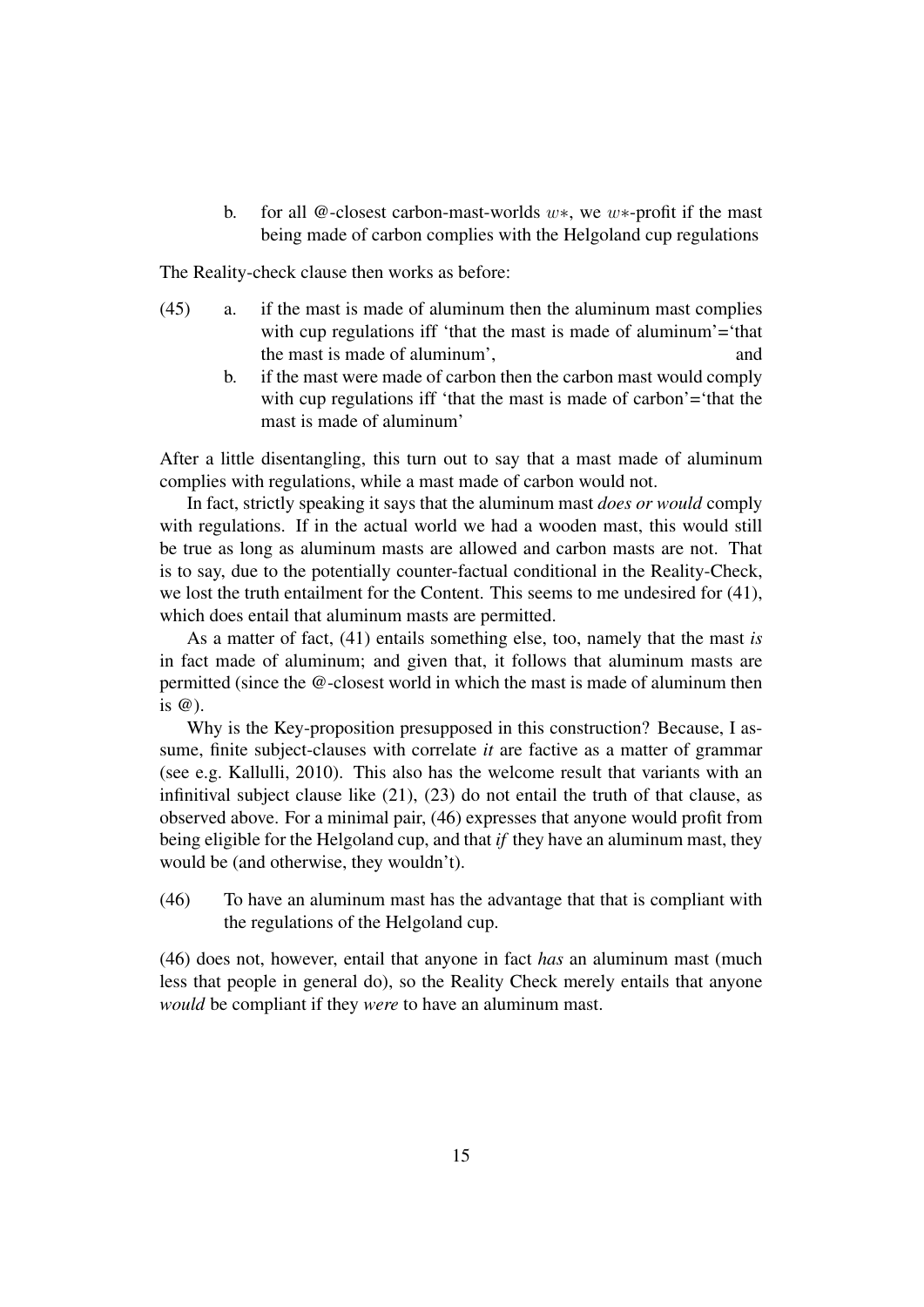# 5 Back to Non-Propositional Keys

In the previous section, we revised the semantics of *advantage* one more time. The final definition is given in (47):

- (47) SEMANTICS OF ADVANTAGE (FINAL VERSION) cont is an advantage for individual x in world w under key  $k$  if for all  $key \in \{ak_1, ak_2, \ldots\} \cup \{k\}$ 
	- a. in all w-closest worlds  $w_{key}$  in which key holds, x's interests in  $w_{key}$ are better served if  $cont \oplus key$  than if not  $cont \oplus key$ , and
	- b. in all w-closest worlds  $w_{key}$  in which key is true, cont  $\oplus$  key is true in  $w_{key} \leftrightarrow key = k$

We now return to cases without Propositional Keys. How do we treat them in the new semantics, which require a key-proposition in the Reality Check? In many cases, it is plausible to assume that a DP Key is in fact coerced into a proposition. Since that indirectly supports the proposal as it stands, we turn to those first.

### 5.1 DP-Keys with Coerced Key Propositions Affecting the Reality Check

(48) appears to be a case with a DP-Key, but no dependent element in the Content.

(48) A suite with a baby monitor has the advantage that we can spend the night at the hotel bar.

Note that it will not do to postulate a covert location pronoun in the Content, for that would give us 'we can spend the night at the hotel bar in the suite with a baby monitor', which is incongruous.

But we can get the intuitively correct semantics if we coerce the DP *a suite with a baby monitor* into a proposition, 'that we have a suite with a baby monitor', with the obvious Alternative Key 'that we have a suite without a baby monitor'. In that case, the meaning we get is (49).

- (49) a. Advantage Claim: whether our suite has a baby monitor or not, we'd prefer to be able to spend the night at the hotel bar
	- b. Reality Check
		- (i) if our suite has a baby monitor we can in fact spend the night at the bar iff 'that we have a suite with a baby monitor'='that we have a suite with a baby monitor' *(i.e.: we can)*
		- (ii) if our suite does not have a baby monitor, we can in fact spend the night at the bar iff 'that we do not have a suite with a baby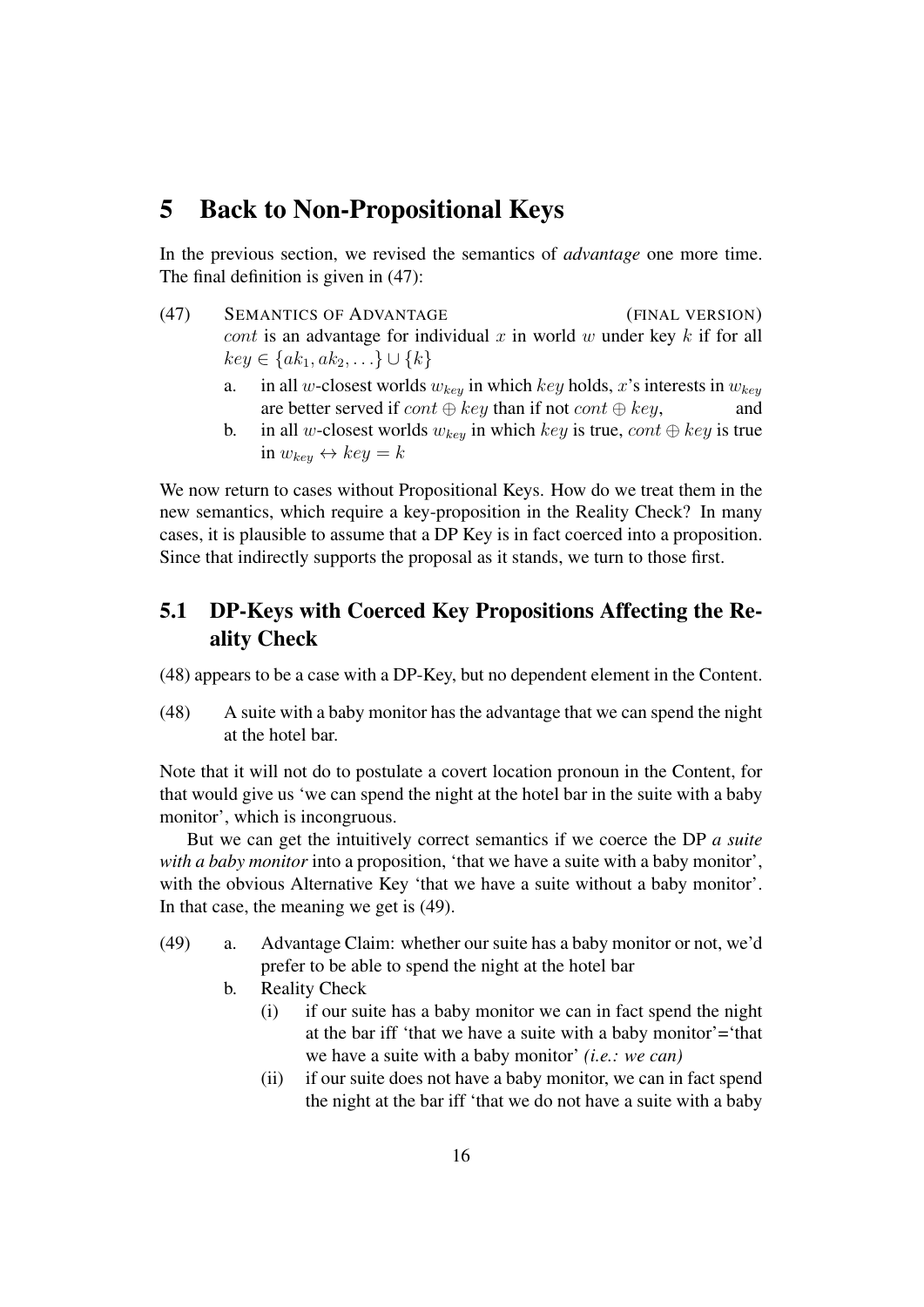monitor'='that we have a suite with a baby monitor' *(i.e.: we cannot)*

### 5.2 Coerced Propositional Keys With No Effect on the Reality **Check**

The reader might worry that the possibility of coercing a Propositional Key undermines our original account of the Dependency Requirement. If a Coerced Propositional Key can 'void' the Dependency Requirement, then how come we still observe its effect in many cases? As a case in question, let us reconsider (12-b), repeated in (50).

(50) #Venezuela has the advantage that oil prices world-wide are low.

As above, we assume as the Coerced Propositional Key 'that we travel to  $key$ '; our Alternative Key will be —for no particular reason— Canada.

- (51) a. Advantage Claim: whether we go to Venezuela or to Canada, we prefer low oil prices world-wide
	- b. Reality Check: if we go to Venezuela, oil is cheap world-wide, and if we go to Canada, oil is not cheap world-wide

(51-b) is obviously nonsense, assuming that world-wide oil prices do not depend on our travel choices. Generally, a Coerced Propositional Key will only (appear to) circumvent the Dependency Requirement if the truth of the Content depends on it. Effectively, the Content's truth value *does* co-vary with the Key by way of being interpreted in different worlds.

Note incidentally that, as we would predict, the problem with (50) has nothing to do with the possibility of *coercing* a Propositional Key. If the sentence started with *that we travel to Venezuela has the advantage. . .* instead —i.e. with an overt Propositional Key— it would be just as weird.

#### 5.3 Coerced Propositional Keys Affecting the Advantage Claim

In 4.2 we saw that the preferences in the Advantage Claim may crucially rely on a Propositional Key (what the mast was made of). If the claim made in this section —that DP-Keys may give rise to Coerced Propositional Keys— is correct, we should see such effects with DP-Keys as well. Examples like (52) show that this prediction is correct.

(52) Graz has the advantage (for me) that it is quite close to Vienna.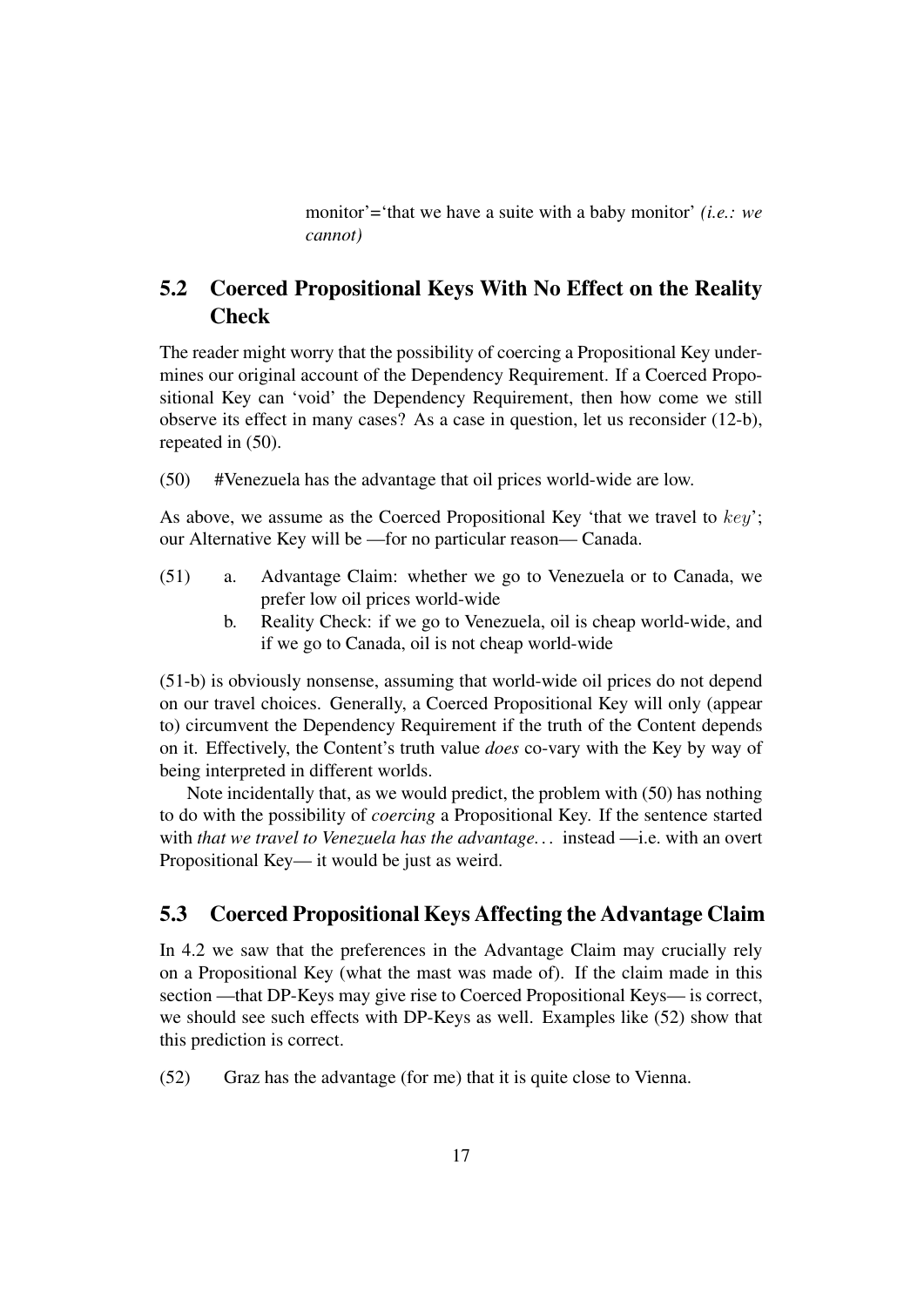When I learned that SinFonIJA 2014 was to be held at Graz, I immediately entertained the thought expressed by (52): I intended to attend the conference, I live in Vienna, and I do not like to travel. On that score, I clearly prefer Graz to, say, Innsbruck.

At first glance, (52) should entail that I find being close to Vienna preferable for any city (among the Alternative Keys). But that is not the case. In fact, I do not even have the desire that Innsbruck be close to Vienna (any more than it is); I *would* merely have such a desire if Innsbruck were the location of a conference I intend to visit.

This is indeed what we get under rather straightforward assumptions: that the alternative-keys are Graz and, say, Innsbruck, and the Coerced Key Proposition is 'that SinFonIJA takes place at  $key'$ . The resulting meaning is (53):

- (53) a. (i) in  $@$ -closest worlds w in which SinFonIJA is held at Graz, I w-profit if Graz is close to Vienna, and
	- (ii) if SinFonIJA is held at Graz then Graz is close to Vienna iff Graz=Graz (*i.e.: it is close)*
	- b. (i) in  $@$ -closest worlds w in which SinFonIJA is held in Innsbruck, I w-profit if Innsbruck is close to Vienna, and
		- (ii) if SinFonIJA is held at Innsbruck then Innsbruck is close to Vienna iff Innsbruck=Graz (*i.e.: it is not close)*

This seems intuitively correct.

#### 5.4 DP-Key-Beneficiary

In the DP-Key cases discussed in this section so far, the Key was distinct from the Beneficiary. It was argued that these are readily coerced into Propositional Keys, with desirable consequences. But what about the cases in which the Key is at the same time a Beneficiary? In these cases it seems less straightforward to come up with a plausible Coerced Propositional Key. Take (4-a), repeated here.

(54) Rapid has the advantage that they play at home.

(54) seems apt if Rapid Wien is playing Salzburg in Vienna. Currently, the semantics of this should be (55).

- (55) for all  $key \in \{Rapid Wien, Red Bull Salzburg\}$ 
	- a. in @-closest worlds w s.t.  $P(key)(w) = 1$ ,  $key w$ -profits if  $key$  play at key's home, and
	- b. in @-closest words w s.t.  $P(key)(w) = 1$ , key plays at key's home in w iff key=Rapid Wien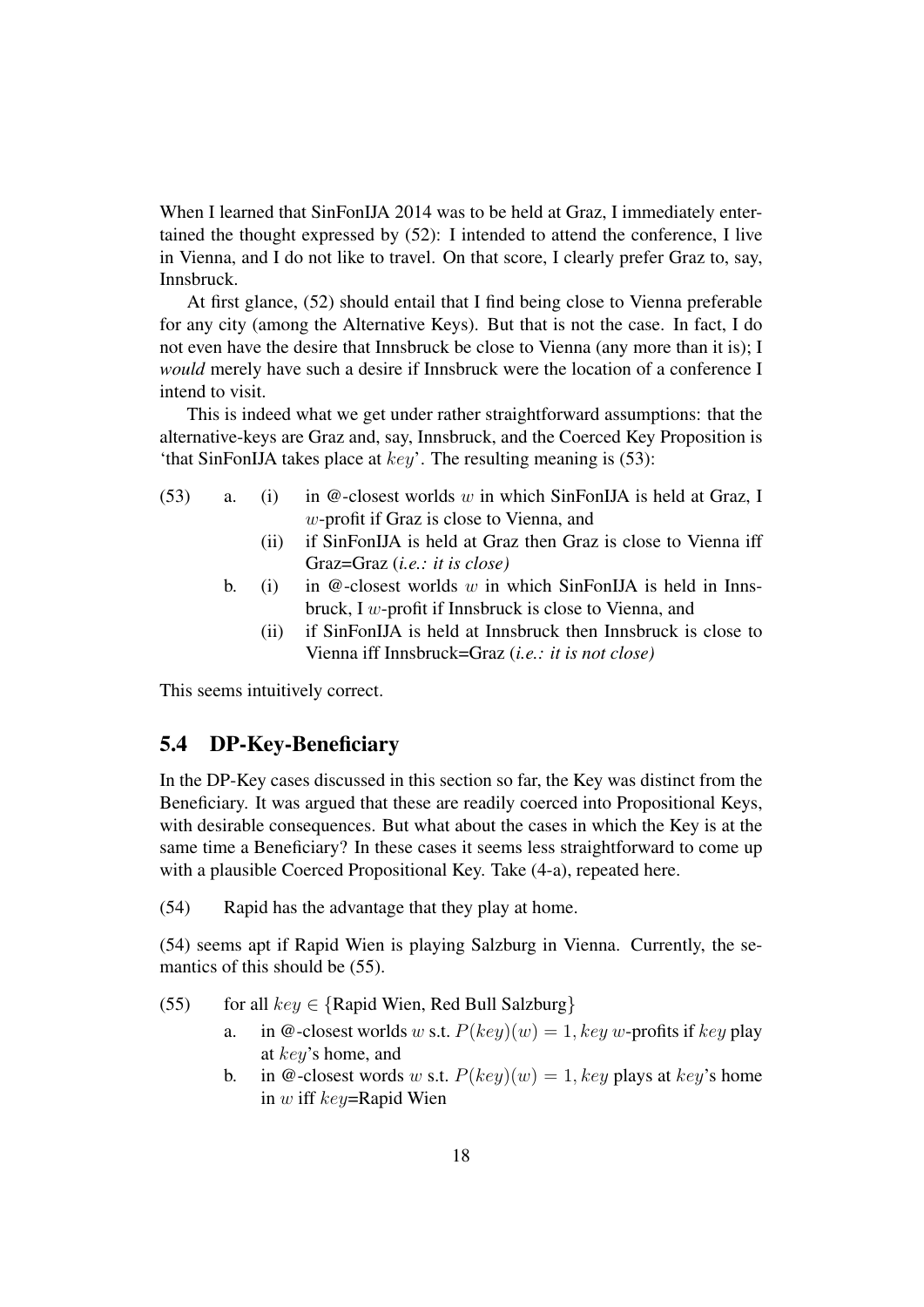P here is the function that coerces a Propositional Key from the Key and its Alternative Keys. But which function is it? There is an easy stipulation to get the semantics in (55) to come out equivalent to that in (28): Let  $P$  be a function that maps everything to a tautology — $\lambda x.\lambda w.1 = 1$ , or  $\lambda x.\lambda w.w \in W$ . In that case, the @-closest world such that  $P(key)$  holds of that world will always be @ itself, resulting in the original truth conditions.

I will assume this for the time being. An alternative, which I find more attractive, is to attempt to analyze (54) along the lines of (56).

- (56) for anyone, ben, for all key  $\in$  {Rapid Wien, Red Bull Salzburg}
	- a. if ben were key, ben would prefer that key play at key's home, and
	- b. if ben were key, key plays at key's home iff key=Rapid Wien

In words: if one were Rapid Wien, one would prefer for Rapid Wien to play in Vienna, and Rapid plays in Vienna; and if one were Red Bull Salzburg, one would prefer for Salzburg to play in Salzburg, and in fact Salzburg does not play in Salzburg. Or yet differently: Being Rapid Wien has the advantage that one plays at home.

The challenge with this analysis is to spell out what it means to 'be someone else'. On all interpretations of possible world semantics I am aware of, I am, in no possible world, identical to a football club. However, I can take the *perspective* of a football club. Technically, one might be able to model this using *centered propositions*, e.g. pairs of individuals and possible worlds, intuitively to be interpreted as being that individual in that world. Since the world does not change depending on which individual's perspective one is taking, this will by and large have the same effect as the official solution discussed above. The only empirical difference would be that the preferences might, in some cases, be slightly different. Whether or not this is an advantage depends on what one thinks of examples like (57), which Warren Beatty never said to Cher.

(57) I wish I was your mirror. It has the advantage that it sees you undress every day.

Presumably, mirrors do not have preferences, and hence could not be Beneficiaries of advantages. (57) could be made sense of if for any *person* (including the speaker) it would be preferable to see Cher undress every day, i.e. to be/take the perspective of her mirror. However, I am not convinced that (57) is really possible in that sense, certainly not enough to argue for a particular analysis based on it. So I will leave exploring this option for future research.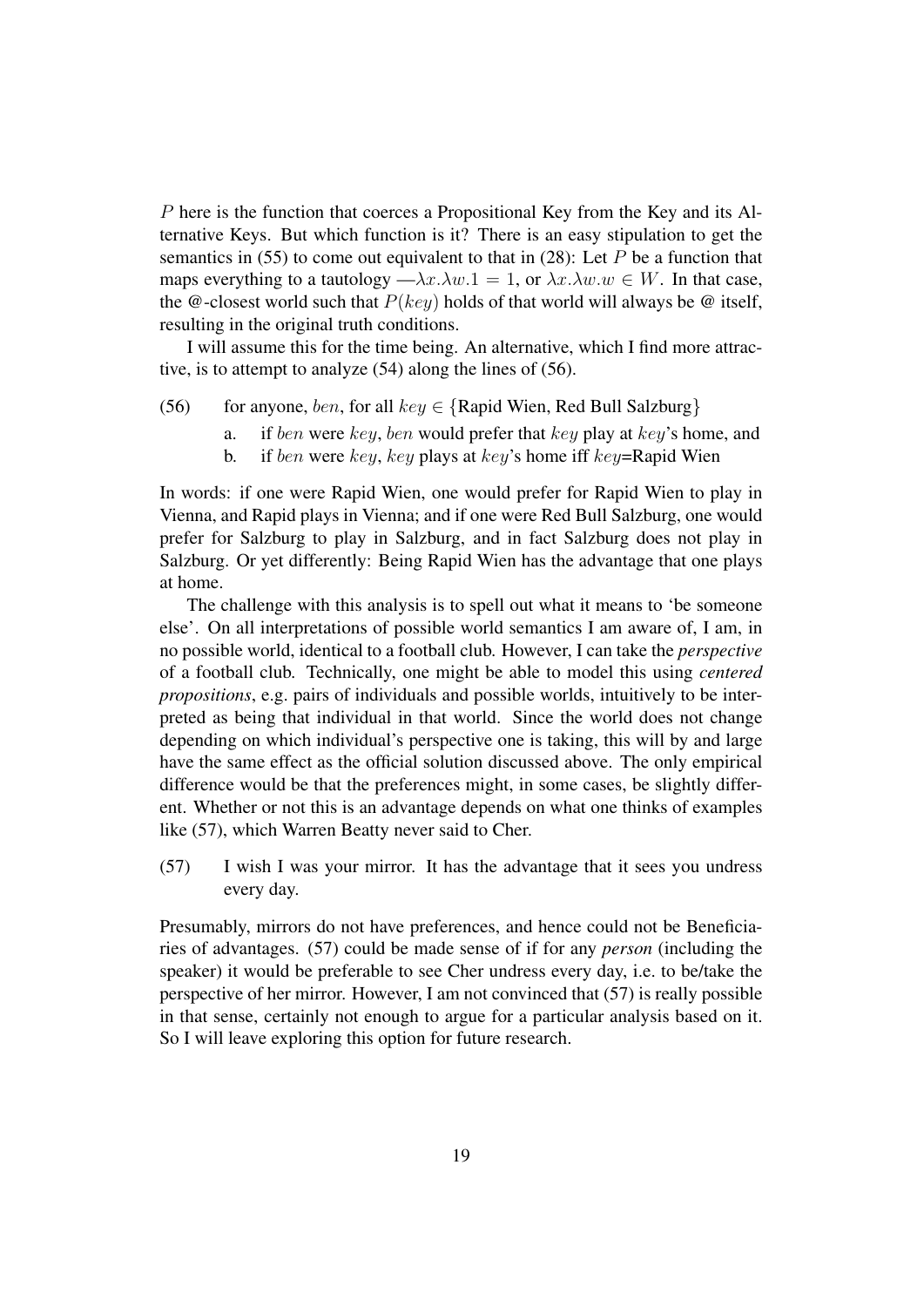# 6 Back to the Key-Less Cases

Propositional keys also provide the crucial ingredient, I submit, to the apparently key-less cases like (16), repeated here.

(58) "It is an added advantage for Bhutanese that Australia is an English speaking country."

I propose that the *that*-clause in (58) is in fact the Key *and* the Content. In other words, just like a DP-Key may simultaneously be interpreted as ('bind') the Beneficiary, a propositional key can simultaneously be interpreted as the content. This is schematized in (59).

(59) [that Australia...]<sub>j</sub> is an [advantage for the Bhutanese (of  $proj$ ) (among  $\{pro_j, altkeyprop\}) = pro_j$ 

Accordingly, its meaning is predicted to be (60).

- (60) a. in all  $\mathcal Q$ -closest-worlds w in which Australia is English-Speaking, the Bhutanese  $w$ -profit if Australia is English speaking, and if Australia is indeed English speaking then Australia is English speaking iff 'that Australia is English speaking' = 'that Australia is English speaking'
	- b. in all  $@$ -closest-worlds w in which Australia is Spanish-Speaking, the Bhutanese w-profit if Australia is English speaking, and if Australia is Spanish speaking, Australia is English speaking if and only if 'that Australia is Spanish speaking' = 'that Australia is English speaking'

Tedious though it is to read, (60) expresses the intuitively correct truth conditions. Note that Key and Content, though both provided by the subject clause, figure differently in the truth conditions: In  $(60-b)$ , the key variable is instantiated by the Alternative Key ('that Australia is Spanish-speaking'), whereas the Content remains constant. This is crucial for the semantics to come out right; it is rendered more transparently (hopefully) in  $(61)$ <sup>6</sup>

- (61) [S is an advantage for DP]<sup>@,altkeys</sup> = 1 iff ([[S]]<sup>@</sup> = 1 and) for each  $key \in$ altkeys∪{[[S]]}
	- a. in @-closest worlds w in which key,  $\llbracket \text{DPI} \rrbracket^{\omega}$  w-prefers that  $\llbracket \text{S} \rrbracket$  and
	- b. in @-closest worlds w in which key, key  $\leftrightarrow$  (key = [[S]])

<sup>&</sup>lt;sup>6</sup>For simplicity's sake I take the set of Alternative Keys altkeys to be a contextual parameter here.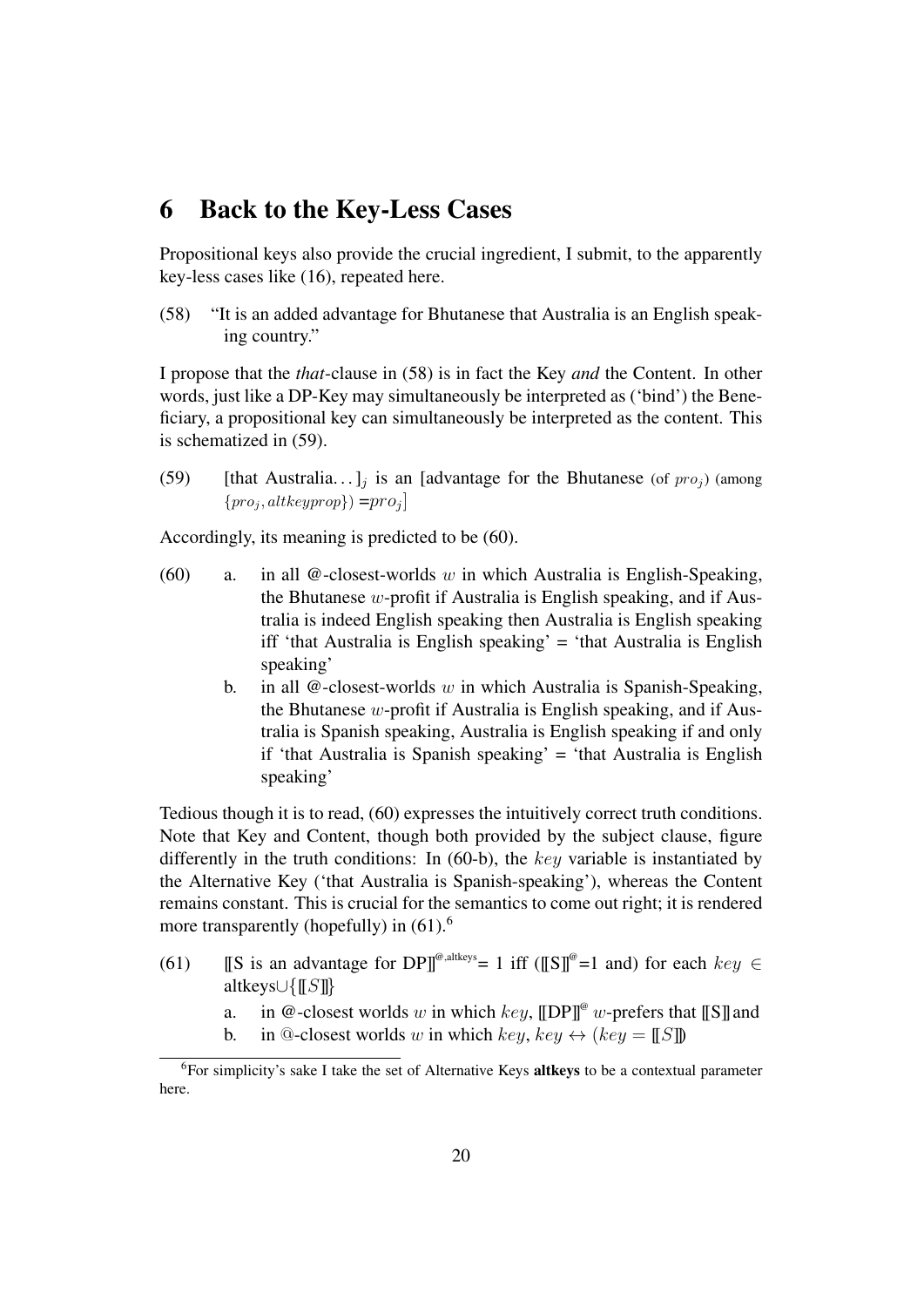It might seem arbitrary to reanalyze the subject clause in this example as the Key, rather than just the Content. But Key and Content, though semantically clearly distinguished, are not ontologically or metaphysically different, is it is hard, if not impossible, to distinguish them *a priori*. In fact, in many, if not all, cases it appears that the Key–Content relation is transitive (keeping the beneficiary constant, of course), see (62).

- (62) a. That Australia is English-speaking has the advantage (for the Bhutanese) that they can communicate there.
	- b. That they can communicate in Australia has the advantage (for the Bhutanese) that they can do business there.
	- c. That they can do business in Australia has the advantage (for the Bhutanese) that they can participate in one of the world's biggest markets.
	- $\rightarrow$  That Australia is English-speaking has the advantage (for the Bhutanese) that they can participate in one of the world's biggest markets.

Note though that the order in each Key–Content pair cannot reversed ('That they can communicate there has the advantage (for the Bhutanese) that Australia is English-speaking'), so they clearly are not the same semantically.

# 7 Summary and Outlook

In this paper I took a lengthy look at the semantics of the noun *advantage*. I argued that the initial puzzle —only sloppy readings in VP ellipsis, even for finite complement clauses— ultimately finds its explanation in the lexical semantics of the noun *advantage* itself: under a narrowly circumscribed set of circumstances, a non-varying reading of the embedded clause would necessarily yield an inconsistent meaning. To wit: If there is a syntactically expressed Key, or more precisely: If the Propositional Key and its Alternative Propositional Key do not alone suffice to change the truth conditions of the Content in the Reality Check.

From the view point of the syntax-semantics interface, however, a rather unusual fact remains: The semantic binder of the dependent element *they* in a case like (63) cannot be —on the analysis developed here— the DP *Rapid*, but must be, in a very real sense, something 'in' the noun *advantage*. The semantics of *advantage* in turn, instantiates the value for the pronoun, first with Rapid, and then with the Alternative Key(s).

(63) Rapid has the advantage that *they* play at home.

What is more, *advantage* does not strictly *subcategorize* for a complement clause